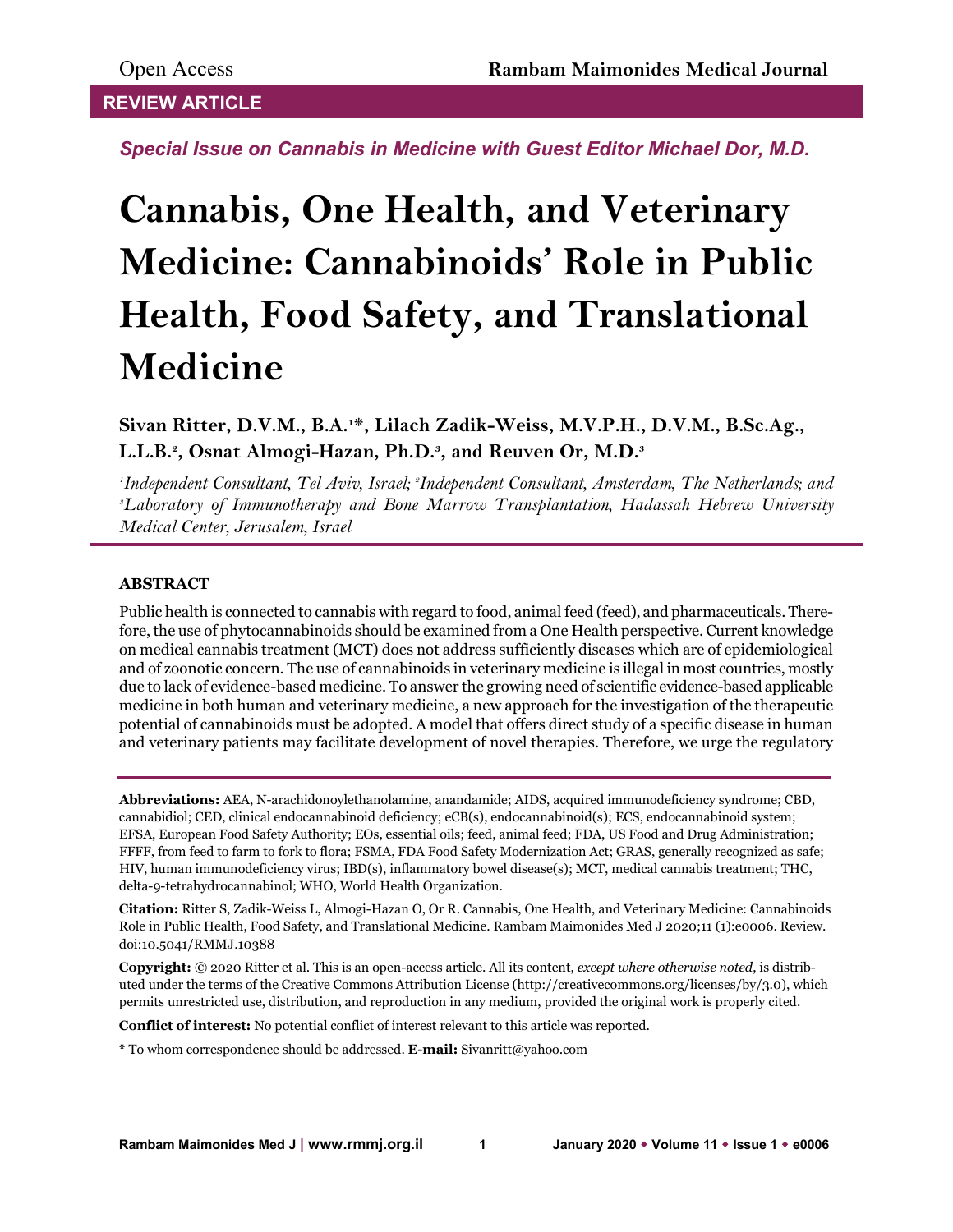authorities—the ministries of health and agriculture (in Israel and worldwide)—to publish guidelines for veterinary use due to its importance to public health, as well as to promote One Health-related preclinical translational medicine studies for the general public health.

**KEY WORDS:** Animal models, cannabis, One Health, public health, translational medicine, veterinary medicine

## **INTRODUCTION**

The term animal/murine model is commonly used in medical studies. The scientific paradigm of preclinical trials has not changed throughout the years. Preclinical trials using rodent models are limited in their ability to predict outcomes in human patients. Many medications developed based on rodent models fail to demonstrate clinical efficacy in humans; hence these models are neither time- nor costeffective. There are numerous reasons why laboratory animal models fail to model human reactions to drugs properly. As opposed to in humans and pets, disease does not occur naturally in animal models, and therefore the disease is not the same in the test subjects as in humans. Environmental risk factors for disease occurrence (and environmental factors influencing patients at home) are not comparable between animal models in a lab and human patients at home or in a hospital.

The One Health Initiative recognizes that both human and animal health are connected, together with the ecosystem.1 From this perspective, a better, "One Health" model for drug testing might be found in animals with naturally occurring diseases, treated as a part of their life routine, in the same environment as humans, allowing for the simultaneous development of drugs for human and animal patients, thereby reducing time to development of drugs for humans, reducing associated costs, *and* contributing to animal welfare.2

## **ONE HEALTH, PUBLIC HEALTH, AND FOOD SAFETY**

The One Health Initiative mission statement emphasizes the recognition that human health, animal health, and ecosystem health are inextricably linked, and seeks to enhance cooperation and collaboration between professionals of all related fields.<sup>2</sup> Few publications deal with the zoonotic and epidemiological aspects of public health regarding medical cannabis therapy (MCT). Public health in general—and food safety specifically—demonstrates the close relationship between veterinary and human medicine. In

the fields of clinical, occupational, and environmental medicine there are also rising concerns regarding hazards of cannabis production in which there is an exposure to several contaminants including microbes, heavy metals, and pesticides.3–5A recent example of the important role of public health with regard to cannabis can be found in the Denver Department of Public Health & Environment investigation, which found potentially unsafe levels of yeast and mold in samples of dried marijuana. This led the Denver Department of Public Health & Environment to issue and oversee a recall process to remove potentially contaminated products from commercial circulation; to date the location list of retailers to which contaminated material was distributed includes 144 retail stores, 3 cultivation facilities, and 11 manufacturing facilities.<sup>6</sup>

## **THE LEGAL PROBLEM OF VETERINARY MEDICAL CANNABIS IN ISRAEL**

The use of cannabinoids in veterinary medicine in Israel is illegal. Special guidelines published by the Israeli Ministry of Health set the terms for human use. There are two possible approaches that could be used to legalize cannabis for veterinary patients. The first approach would be to publish guidelines for veterinary use by the ministries of health and agriculture. These guidelines would define the following: (a) Who is allowed to prescribe cannabinoids to animals in Israel—all veterinarians versus only veterinarians authorized to prescribe cannabinoids? (b) Who will sell them—veterinary clinics versus pharmacies? (c) How will cannabinoid use be regulated to avoid abuse by owners of the animals? (d) Which animals can receive cannabinoids (addressing the issue of food-producing animals)? and (e) What is the procedure necessary to approve each veterinary cannabis prescription? A second approach would be to amend the criminal law and legalize cannabinoids, or at least cannabidiol (CBD) without restrictions. Both paths would enable veterinary patients to receive MCT, with the choice dependent on the general approach and policy of the regulator regarding cannabinoid use in Israel.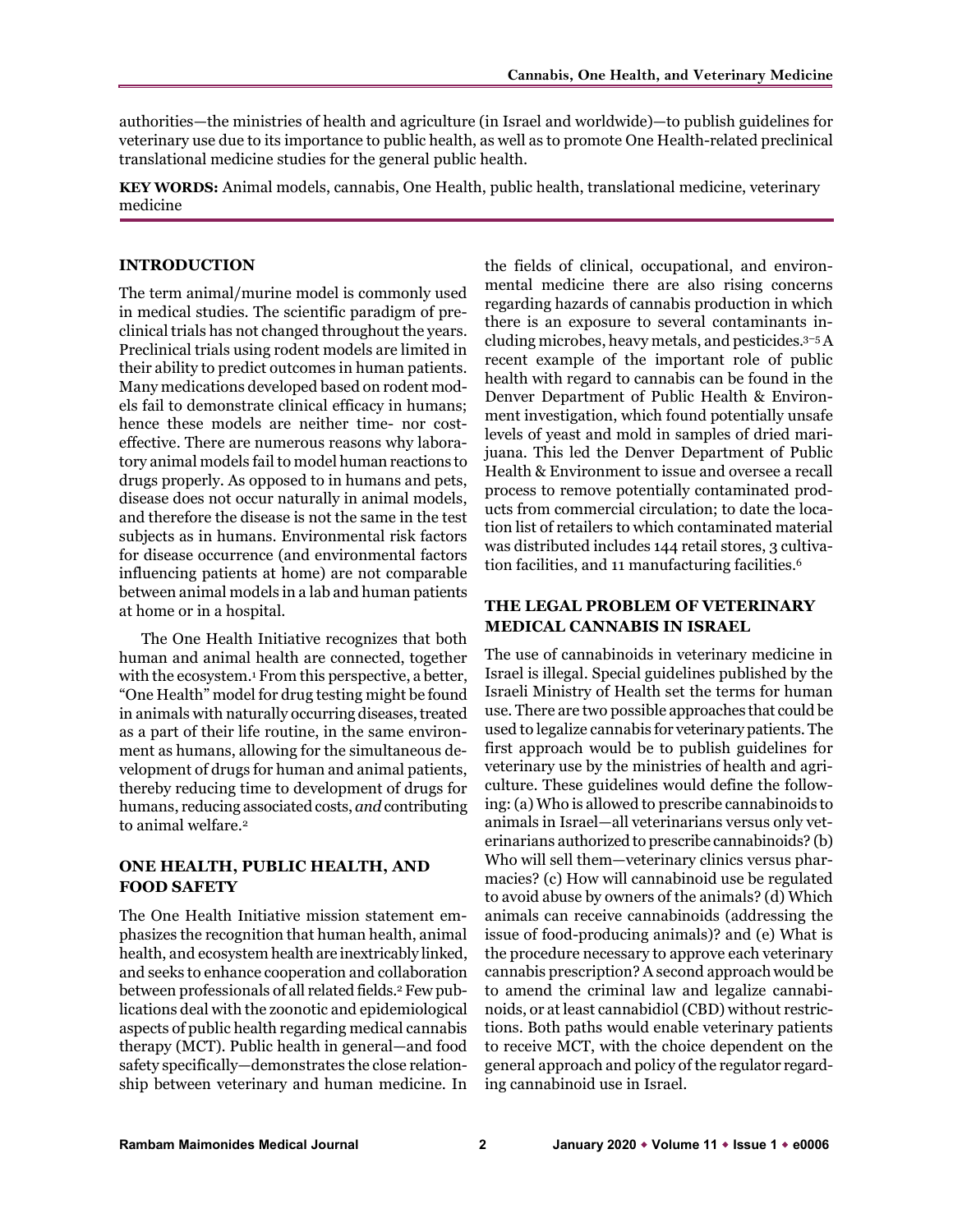## **CURRENT FOOD SAFETY CONCERNS AND THEIR INTERFACES WITH PUBLIC HEALTH**

Chemicals that are present in foodstuffs can be intentionally added (i.e. food additives, or the illegal addition for adulterant purposes), are present as residues from defined uses (e.g. pesticides and veterinary drugs) or are contaminants (formed during production, processing, storage or stemming from the environment). Governments operating a food safety programme do so to ensure that food available to the population is safe and compliant with established standards.7

The term "from farm to fork" describes the importance of food safety along all stages of food production. We suggest that food safety should also address the connection between animal feed (feed), food, and the health of veterinary and human patients including the gut flora of patients—"from feed to farm to fork to flora" (FFFF). When dealing with food or feed the main concerns relate to safety and quality. Such an example can be found in the International Agency for Research on Cancer 2018 monographs, in which positive associations were observed between consumption of red meat to colorectal, pancreatic, and prostate cancers; there was also sufficient evidence to indicate that processed meat caused colorectal cancer, and a positive association was found to stomach cancer.8 These conclusions demonstrate the importance of the FFFF impact, with further studies required in order to prevent or reduce the incidence of diseases affecting morbidity and mortality rates within the general population all of which could be translated into costs to public health due to an increasing disease burden.<sup>9-12</sup>

#### **EDIBLE CANNABINOID PRODUCTS**

Some cannabinoid products are consumed *per os*, which causes disagreement on their right definition; however, there is no controversy over the fact they should be legally defined and regulated.13–15 Cannabis, as it relates to public health, clearly impacts food, feed, and pharmaceuticals. Therefore, the use of phytocannabinoids should be examined from a One Health perspective. It is hard to ignore the availability of cannabis-infused foods and drinks (i.e. "edibles"). Edibles lack a legal distinct definition, yet countless products are available on the market for both humans and animals.

## **THE LEGAL DEFINITION OF SUPPLEMENTS**

Feed and food supplements are concentrated sources of nutrients or other substances with a nutritional or physiological effect. Supplements are intended to correct nutritional deficiencies, to maintain an adequate intake of certain nutrients, and to support specific physiological functions. Supplements are not medicinal products and as such cannot claim to exert a pharmacological, immunological, or metabolic action. Their use is not intended to treat or prevent diseases in humans or to modify physiological functions. Supplements are marketed in "dose" form (i.e. pills, tablets, capsules, liquids in measured doses). They may include vitamins, minerals, amino acids, essential fatty acids, fiber, and various plants and herbal extracts.14,16 "The global dietary supplement market is projected to reach 194 billion USD by 2025,"17 and such growth projection emphasizes the need to fully understand the implications and assess possible risks to public health that might arise in a certain population.

## **SUPPLEMENTS AND CLINICAL ENDOCANNABINOID DEFICIENCY**

Since supplements are intended to correct nutritional deficiencies, the theory of clinical endocannabinoid deficiency (CED) supports registering cannabinoids as supplements. According to Russo,18–20 humans have an underlying endocannabinoids (eCB) tone reflecting levels of N-arachidonoylethanolamine (AEA or anandamide) and of 2-arachidonoylglycerol more familiarly known as 2-AG—their production, metabolism, abundance, receptor status, etc. Under certain conditions, congenital or acquired, eCB tone becomes deficient, producing pathophysiological syndromes. Comparable deficiency in eCB levels might be manifested similarly in certain disorders that display predictable clinical features as sequelae of this deficiency. The greatest evidence for CED is seen by its presence in migraine (AEA levels in the cerebrospinal fluid), fibromyalgia (central eCB hypofunction in the spinal cord), and irritable bowel syndrome (IBS; CB1 gene, CNR1 gene mutations). Other CEDrelated conditions include posttraumatic stress disorder, Parkinson's disease, diabetes, multiple sclerosis, and Huntington's disease. Russo has suggested that eCB may play a role in neurotransmitter deficiencies, including the acetylcholine deficiency found in Alzheimer's disease, and the serotonin and norepinephrine deficiencies found in depression.18,19 In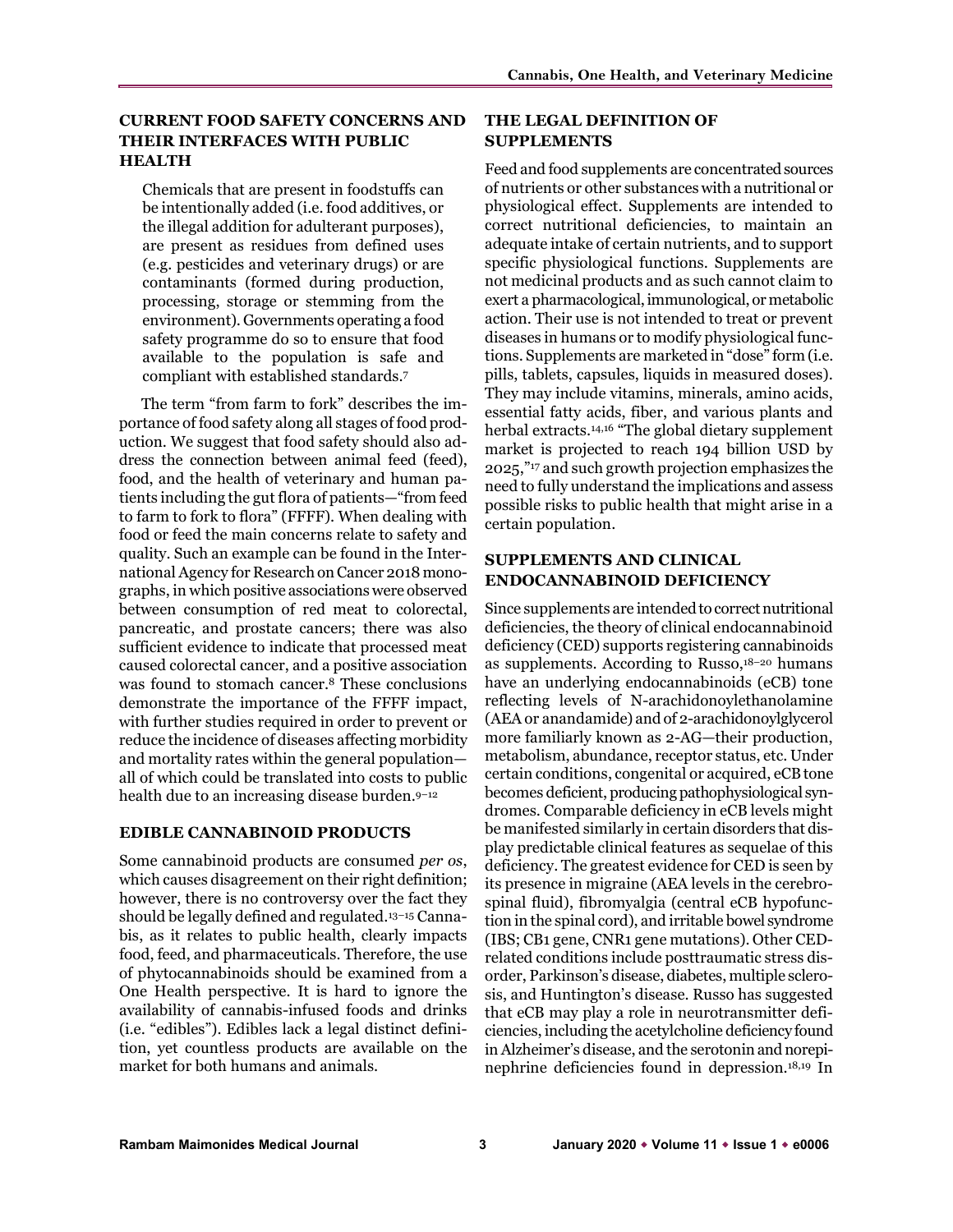such cases, therapy options may include fatty acid amide hydrolase (commonly referred to as FAAH) inhibitors (that will raise AEA levels), exogenous cannabinoids, and integral lifestyle approaches (such as low-impact aerobic exercise regimens, dietary manipulations with probiotics, prebiotics, etc.).19

#### **ANIMAL FEED AND CANNABIS**

As part of the concern regarding chemical residues in food, a ban of antibiotic growth promoters in animal feed was implemented in EU countries in 2006. Essential oils (EOs) are an important alternative to antibiotics in animal diets, and are being further researched and used in livestock, swine, and poultry feed, as well as in aquaculture (fish farming).21–26 In veterinary medicine, the term phytogenic feed additives encompasses combined bioactive ingredients and flavoring substances (i.e. EOs, spices, herbs, or plant extracts) which influence the gut flora—for performance and yield enhancements (reducing oxidative stress, improving feed conversion rate, as well as improving digestibility, growth rate, and quality of derived products such as meat, eggs, dairy, and fish products).12 In food-producing animals, whose yield is consumed by humans on a large scale, hemp-derived feed (seed, seed cake/ meal, seed oil, whole plant) was included in the feed prior to its de-legalization and is now being carefully reintroduced, under certain technical process, into poultry feeding regimes as well as for pigs, ruminants, and fish.27–33 According to the European Food Safety Authority (EFSA), varieties allowed for hemp cultivation in Europe must not exceed 0.2% delta-9 tetrahydrocannabinol (THC),<sup>25</sup> and according to the US Food and Drug Administration (FDA) hemp THC concentration should not exceed 0.3% on a dry weight basis.26

Regarding animal (including pet) feed, the FDA is aware of some cannabis products being marketed as animal health products. We want to stress that FDA has not approved cannabis for any use in animals, and the agency cannot ensure the safety or effectiveness of these products.34

At this time, there are no approved food additive petitions or ingredient definitions listed … for any substances derived from hemp, and we are unaware of any GRAS [generally recognized as safe] conclusions regarding the use of any substances derived from hemp in animal food.35

The American Veterinary Medical Association report of January 2018 stated that the FDA had issued warning letters to companies selling products for animals containing CBD; many products did not contain the levels of CBD they claimed, with some containing 0.0025% CBD while others contained 25%–35% CBD.36

#### **NUTRACEUTICALS**

Nutraceuticals were first defined by DeFelice as "Food, or parts of a food, that provide medical or health benefits, including the prevention and treatment of disease,"37 thus having a pharmacological beneficial effect on health. Nutraceuticals are not a legally defined category like *food supplements* (such as herbal products, pre- and probiotics, functional foods, etc.). In order to evaluate and regulate their safety and efficacy, nutraceuticals must be legally defined. There is a risk of "over-interpretation" of claimed health benefits of supplements, which may not be properly substantiated by safety and efficacy *in vivo* data as required for pharmaceuticals.38,39 Despite the lack of a legally accepted definition, there is a growing number of publications regarding clinical research fields and the pharmacological beneficial effects of nutraceuticals on health—for example, bone health,40 vascular health,41,42 immunity,22,23,43,44 applied physiology,45 dermatology,46 and in veterinary medicine.44,47,48 The lack of legal recognition for the term nutraceuticals has led to nutraceutical products, including cannabis, being registered differently, depending on specific state legislation, either as a pharmaceutical drug, or as a food/feed supplement/additive. For example: "Based on available evidence, FDA has concluded that THC and CBD products are excluded from the dietary supplement definition"49 and "… it is a prohibited act to introduce or deliver for introduction into interstate commerce any food (including any animal food or feed) to which THC or CBD has been added."50 Furthermore, in November 2019 the FDA issued warning letters to 15 companies for illegally selling various products containing cannabidiol; the letter detailed safety concerns. Violations included marketing unapproved new human and animal drugs, selling CBD products as dietary supplements, and adding CBD to human and animal foods.51–53

## **CANNABIS MEDICINAL PROFILE AND PHYTOCONSTITUENTS**

Cannabis medicinal profile phytoconstituents include phytocannabinoids, which are plant-derived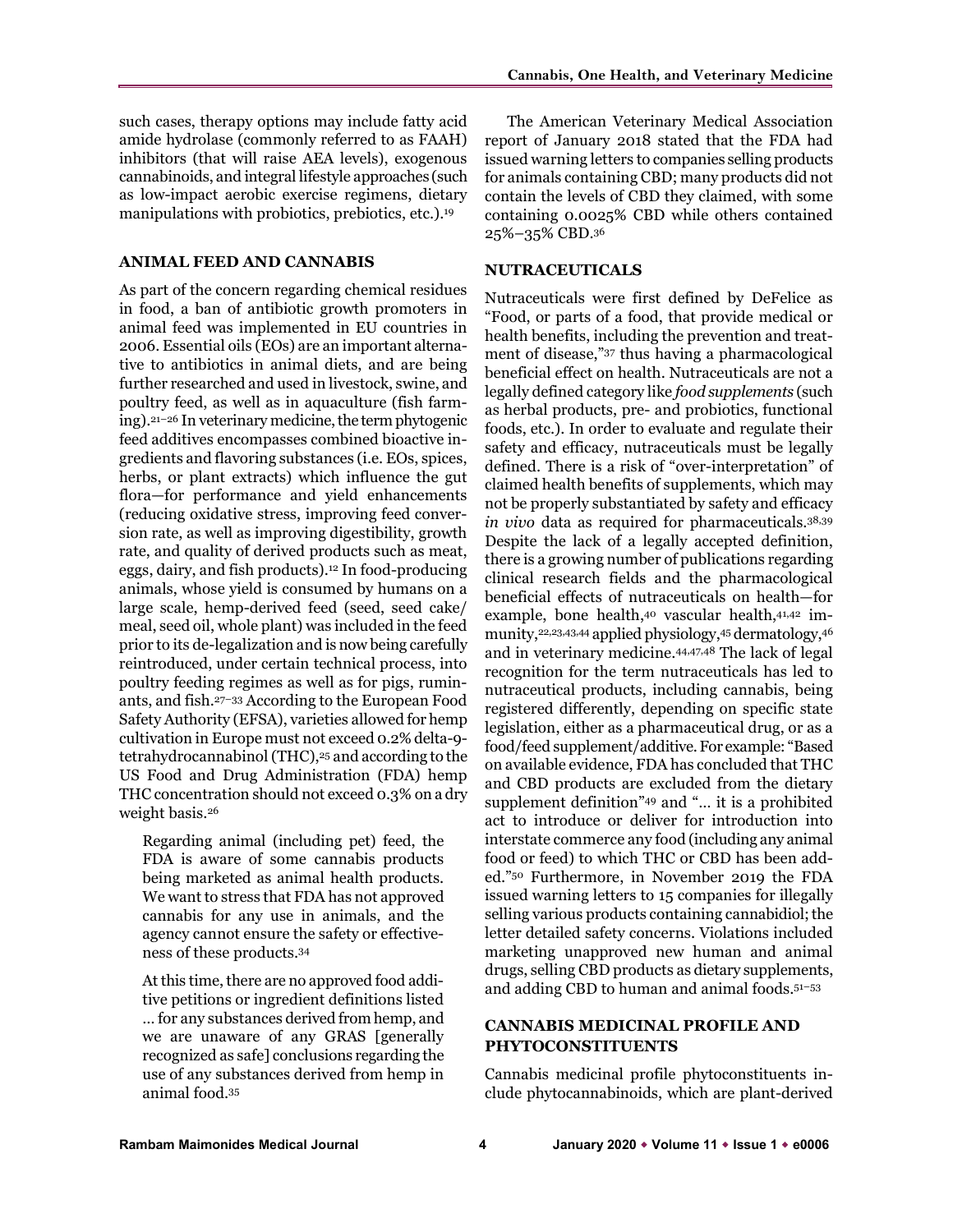(botanical origin) chemical compounds which interact with the (eCB) system.47 The "entourage effect" is the total sum of all phytochemical interactions of all the phytoconstituents, differentiating from the bioactivity and effect of each component alone. Other bioactive constituents include phenolic compounds, flavonoids, and terpenes which have potential free radical scavenger activity and are omnipresent groups of plant secondary metabolites.54,55 Flavonoids (also found in fruits, vegetables, grains, bark, roots, stems, flowers, tea, and wine) have been shown to have diverse medicinal effects and act synergistically with terpenoids.56–61 Cannflavin A, B, and C are methylated isoprenoid flavones unique to cannabis. A recent study demonstrated a concentration-dependent hormetic and neuroprotective role of cannflavin-A against amyloid-β-mediated neurotoxicity, associated with an inhibition of amyloid-β fibrillization, suggesting a line of research in regard to Alzheimer's disease, and noted that the geranylated flavonoids generally displayed a comparatively potent neurotoxicity not observed with many conventional flavonoids *in vitro*.62 Terpenoids are a major component of EOs, lipophilic, and can cross the blood–brain barrier. Terpenes exert diverse medicinal effects.55,63–75 Terpenoids are also flavor and fragrance components common to human and pet diets and are considered by the US FDA to be generally recognized as safe (GRAS). The use of terpenoids in food-producing animal feed is being researched due to biotechnological effects on food quality and safety as well as for performance enhancement such as weight gain; feed conversion rate; nutrient absorption; gutlining morphology; relief of intestinal immune defense in gut-associated lymphoid tissue due to antibacterial, antiviral, antifungal properties; intestinal microbiota health; meat lipid oxidation; milk composition; malodors and off-flavor in aquaculture; and palatability of feed.76–79

## **CANNABIS, ONE HEALTH, AND FOOD SAFETY ASPECTS**

From a One Health perspective there are questions which require further investigation: Is the current food safety regulation sufficient and satisfactory in ensuring public health, given the current low use of over-the-counter bioactive molecules? Do relative costs (also for the end-user) versus public health concerns justify registering all products containing bioactive molecules as pharmaceuticals rather than as supplements/additives? Should products containing bioactive molecules above a certain limit of total ingredients be regulated separately, including cannabinoids? How should the lack of sufficient comparative science to determine the long-term effects of nutraceuticals in both human and veterinary patients be addressed? What is the advised nutrition for immunocompromised populations when considering CED (what requires base-line establishment prior to treatment)? What is the recommended food composition profile? Are there necessary supplements, or supplements that should be avoided, with concurrent treatments (i.e. citicoline<sup>80</sup>)? Which medical considerations should be included in treatment considerations (malabsorption, maldigestion, anorexia, inflammatory bowel diseases [IBDs], etc.)? What nutritional and food-safety advice should be given along with the cannabis prescription? What are the environmental risks (risks of exposure to contaminants) that patients might share in their disease etiology? Can veterinary patients with a similar natural occurring disease shed more light on the pathology? These questions demonstrate some of the FFFF effect which needs to be considered. We urge the regulatory authorities and the policymakers to address these questions and provide suitable guidelines for cannabis-based products in view of all aspects of public health.

#### **FOOD SAFETY REQUIREMENTS**

During the 1990s, major food safety adverse events (such as the bovine spongiform encephalopathy, $81$ ) dioxin,82 and Listeria83 outbreaks) led to establishment of the Global Food Safety Initiative.84 The Food Safety System Certification FSSC22000,85 which is a set of controls to assure food processing safety and sanitation, is now an obligatory requirement: the FDA Food Safety Modernization Act (FSMA)86 has adopted the Global Food Safety Initiative's certification, resulting in significant international trade implications on the global food supply chain—from the perspective of foreign supplier verification programs—as well as on the regulatory requirements of different markets for Hazard Analysis and Risk-based Preventive Controls programs for both human food and animal feed.87,88

The risks of food or feed contamination are present from farm to fork. They can result from environmental contamination (pollution of water, soil, or air) and require prevention and control throughout the food chain: at the farm level (contaminated animal feed, parasites that infect food-producing animals, milk contaminated through contact with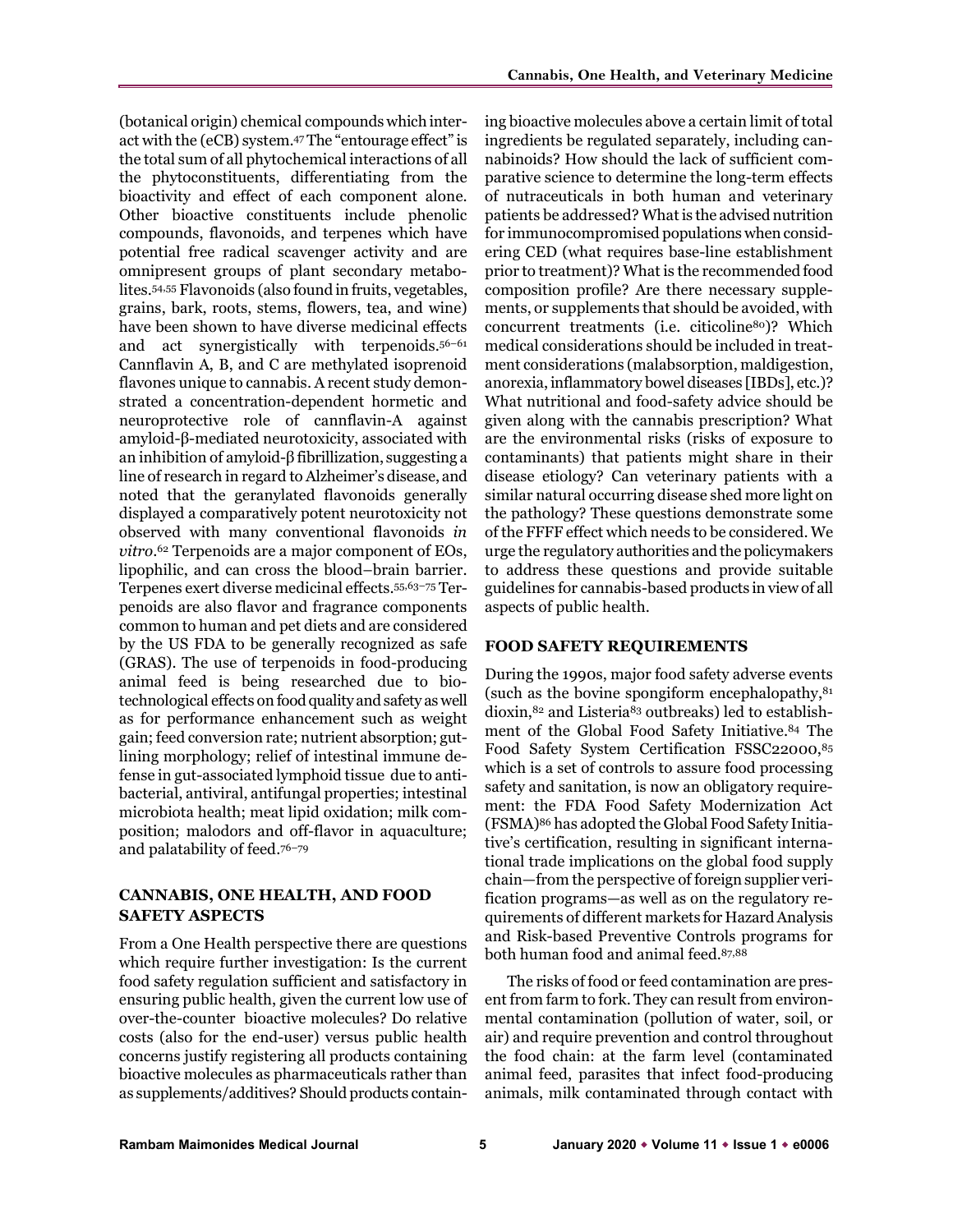feces or environmental dust, animal skin and fur contaminated by feces and the environment), during slaughter (intestinal contents and fecal contamination), during processing (cross-contamination, infected employees), during preparation (improper use of utensils or working surfaces), and in storage and during distribution (cross-contamination). The risk of zoonoses (i.e. listeriosis, campylobacteriosis, salmonellosis as well as *E. coli*, parasitical, viral, and prion infections) via contaminated foodstuffs or through contact with infected animals or their secretions is considered to be high in products of animal origin.89

## **NOVEL PUBLIC HEALTH AND EPIDEMIOLOGY APPLICATIONS FOR CANNABINOIDS**

Clinical indications in human patients for cannabis in Israel include oncology, gastroenterology, neuropathic pain, infectious diseases (human immunodeficiency virus [HIV]/acquired immunodeficiency syndrome [AIDS]), neurology, palliative care, and psychiatry. Interestingly, these correlate to risk groups for foodborne illness (which include patients suffering from cancer, diabetes, HIV, and other immunocompromised populations).90 According to the World Health Organization (WHO),

Unsafe food containing harmful bacteria, viruses, parasites or chemical substances, causes more than 200 diseases—ranging from diarrhoea to cancers. An estimated 600 million—almost 1 in 10 people in the world fall ill after eating contaminated food and 420,000 die every year, resulting in the loss of 33 million healthy life years (DALYs). Diarrhoeal diseases are the most common illnesses … causing 550 million people to fall ill and 230,000 deaths every year.91

The most common clinical presentations are gastrointestinal symptoms; however, such diseases can also involve neurological, gynecological, immunological and other symptoms. According to the EFSA, "between one third and one half of all human infectious diseases have a zoonotic origin … about 75% of the new diseases that have affected humans … have originated from animals or products of animal origin."92 Cannabinoids may potentially address such diseases and vice versa—epidemiological data can assist in identifying needs for further MCT research for the benefit of public health.

## **Listeriosis**

Listeriosis severely affects pregnant females, newborns, the elderly, and immunocompromised individuals. It is widely distributed in nature; *Listeria spp*. can be found in soil, water, vegetation, and the feces of some animals, and it can contaminate foods.93–95 Listeriosis was the cause of death in several outbreaks (i.e. contaminated soft cheese sickened 142 people, killed 10 new-borns and 18 adults, and caused 20 miscarriages in one outbreak; in another outbreak, contaminated cantaloupes caused 33 deaths96). Since Listeria can thrive in cold temperatures, high-risk foods include: deli meats and ready-to-eat meat products (such as cooked, cured, and/or fermented meats and sausages), soft cheeses, and cold smoked fishery products.95,96 Additionally, *Cannabis sativa L.* EOs were found to demonstrate, both *in vitro* and *in vivo*, some attenuation of *Listeria monocytogenes* virulence,97 which could potentially be a novel strategy to reduce antimicrobial resistance in general, as well as reducing biological contaminants in food-producing establishments.

## **Chagas Disease**

Chagas disease/American trypanosomiasis (vectorborne disease, which is transmitted by the parasite *Trypanosoma cruzi*), is a zoonosis of high interest for public health and for veterinary medicine (as dogs are frequently infected with *T. cruzi*); prevalence of *T. cruzi* infection is associated with increased risk of Chagas disease in humans.86,88

According to the WHO,

about 6 million to 7 million people ... worldwide are estimated to be infected with *...* the parasite that causes Chagas disease … Up to 30% of chronically infected people develop cardiac alterations and up to 10% develop digestive, neurological or mixed alterations ... Blood screening is vital to prevent infection through transfusion and organ transplantation.98

Cannabinoid compounds have been shown to inhibit parasite proliferation, growth, and invasion.99 *Trypanosoma cruzi* invades cardiac cells via calcium-dependent G protein-coupled pathways and may lead to carditis, which may be of autoimmune origin: "cannabinoids can block cardiac cell puncture repair mechanisms, thereby inhibiting trypanosome invasion as predicted by the mode of drug ac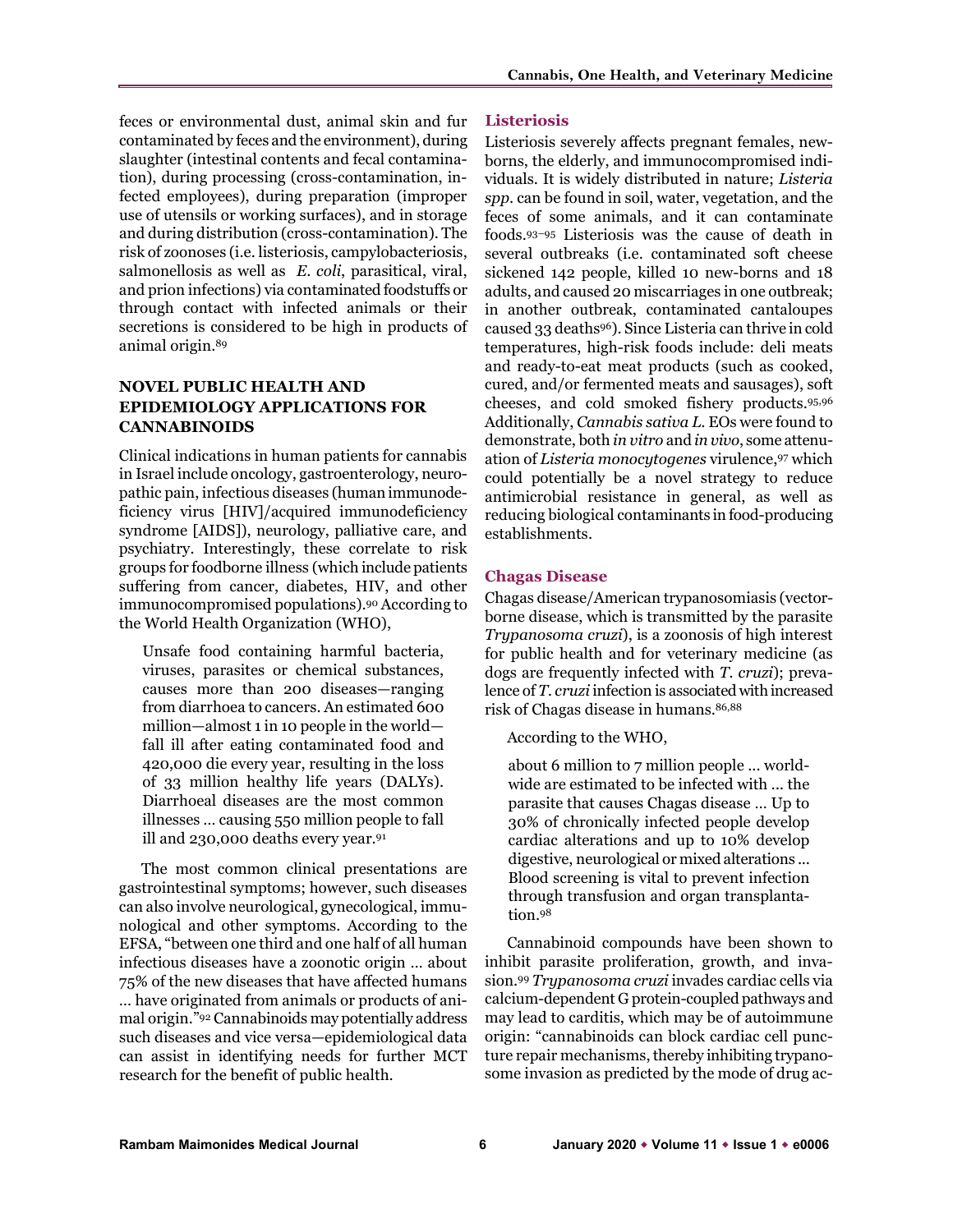tion, but also inhibit immune cell effector functions, offsetting the benefit of inhibition parasite cell invasion."100 The Pan American Health Organization Panama country report stated that the highest *morbidity* was due to hypertension and that new cancers was third highest; the leading causes of *mortality* included malignant neoplasms, followed by ischemic heart diseases and by cerebrovascular diseases.101,102 However, it is not yet known if there is a correlation between possible outcomes of chronic Chagas infections and cardiovascular morbidity and mortality rates. Chagas disease in dogs is also of high prevalence in Latin America, and cardiac alterations are often present.103–106 This suggests that a translational medicine study of both veterinary patients and disease progress in a natural occurring disease, and of human patients, may provide a better understanding of the disease and contribute to the development of novel treatments.

#### **Leishmaniasis and Malaria**

Translational studies of leishmaniasis in both human and veterinary patients offer great potential, since the condition is endemic in 88 countries (including Europe<sup>107</sup> and Israel<sup>108–111</sup>) and on four continents: "an estimated 12 million cases of leishmaniasis exist worldwide with an estimated number of 1.5–2 million new cases occurring annually; 1–1.5 million cases of cutaneous leishmaniasis and 500,000 cases of visceral leishmaniasis."112 Leishmania is becoming more urban and peri-urban and is not limited to rural areas. In Europe it is also important to note the impact caused by the influx of refugees mostly from Syria; the high infection rates noticed in refugee camps indicate an increased risk of infection among the local population.112–121 In addition, the number of cases of Leishmania/HIV co-infection has increased in recent years.112 Interestingly, *Cannabis sativa* plants were consumed by blood-sucking phlebotomine sand flies, the primary vectors of Leishmania, much more frequently than expected (i.e. since both sexes of flies consume plant-derived sugar meals, it is probable that *C.*  sativa is highly attractive to sand flies).<sup>122</sup> Some studies suggest that the EOs (especially terpenoids) are the primary phytoconstituents responsible for arthropod deterrence.123 Nevertheless, other polyphenolic compounds were found to have an antileishmanial effect<sup>124</sup>: THC was found to exert some nominal deterrence; as it is toxic to insects,123 it might be a possible alternative to current insecticides, pesticides, and repellants. However, there are few studies on this topic. Nevertheless, it was noted

that 5-acetyl-4-hydroxycannabigerol displayed strong anti-leishmanial activity,125 and that 1′S-hydroxycannabinol activity was found to have a moderate anti-methicillin-resistant *Staphylococcus aureus* effect, a moderate anti-leishmanial effect, and mild anti-malarial activity against *Plasmodium falciparum*, which transmits malaria.126 Malaria is another zoonosis with great research potential as very few cannabis studies couple public health with veterinary medicine (in 2017 alone, there were 219 million cases and 435,000 deaths, with allocated resources of US\$3.1 billion).127–131

#### **Multiple Myeloma**

With regard to multiple myeloma, the epidemiological data trends in Latin America are most interesting. Increasing mortality has been verified in seven countries. Identified risk factors included age over 60 years old, male sex, and ethnicity, as well as occupational and environmental exposure to benzene, pesticides, dichlorodiphenyltrichloroethane, commonly known as DDT, and petroleum derivatives.132 A case-control study conducted in Uruguay demonstrated that red meat, salted meat, and milk were positively associated with risk of lymphoid cancers, and that plant foods, particularly total fruits, and alcoholic beverages were protective, thereby concluding that these foods could play a significant role in the etiology of lymphoid malignancies, as part of the FFFF effect.133 Designated cannabinoid formulations for treatment of multiple myeloma are currently being patented.134–137 Among other possible multiple myeloma risk factors were overweight and obesity, low fish and green vegetable consumption, AIDS, and herpes zoster infection,<sup>132</sup> which relate conceptually to CED. Different fatty acids react differently to cytotoxic effects of drugs; therefore, there is a need to consider the interactions of different fatty acids—whether as food or as supplements (which potentially may be aimed to correct CED) with concurrent treatments in two aspects: (a) regarding the effects of different fatty acids on cytotoxic effects of drugs; and (b) regarding the negative effects of drugs on antitumor actions of specific fatty acids.138

Furthermore, a recent study found that cannabinoid-based treatments suppress rather than provoke lymphocyte proliferation; influence cytokine secretion; and that pure cannabinoids exhibit a superior effect *in vitro*, but that in a syngeneic transplantation model THC-high and CBD-high cannabis extracts treatment reduced the severity of graft ver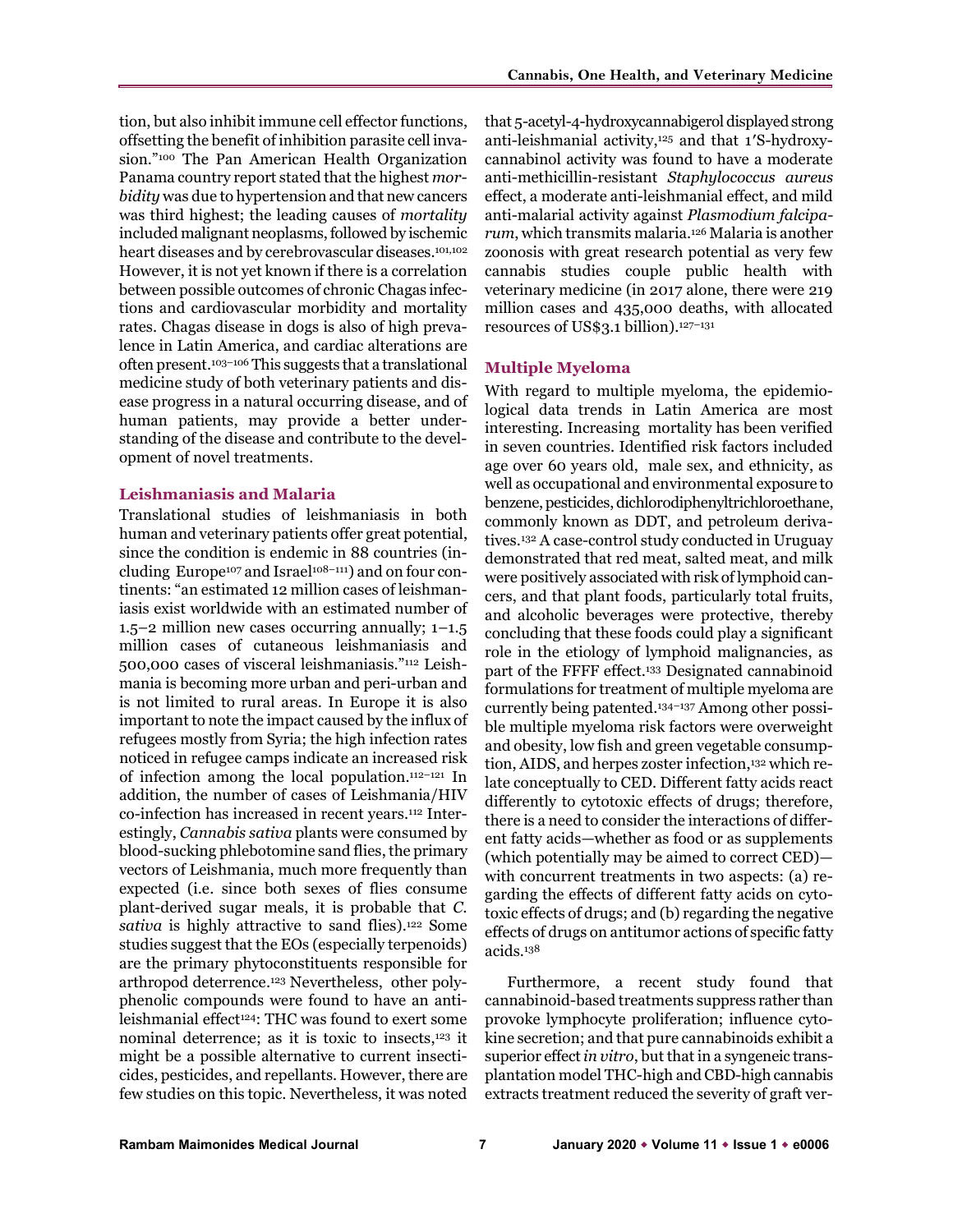sus host disease, and improved survival significantly better than pure cannabinoids.139

Multiple myeloma is an uncommon lymphoproliferative disease reported in several species including dogs, cats, and horses.140–143 It differs between species and is considered a heterogeneous disease with a different prognosis, clinical course, and response to therapy both within and between species.141 Veterinary patients diagnosed with multiple myeloma could potentially help overcome the lack of success in translating promising results in rodents and in other laboratory species.

#### **Neurogenerative and Geriatric Diseases**

The increased prevalence of chronic diseases, especially neurogenerative and geriatric diseases, is attributed to the increased life expectancy of both humans and of pets. Geriatric conditions such as cognitive dysfunction syndrome, age-associated decline in renal function, and impairment of cellmediated immune function have been studied in veterinary patients (including the additional challenge of under-diagnoses of geriatric pets as being truly geriatric).144–151 Pets have shorter lifespans and experience a more rapid progression of diseases, making the study of natural occurring diseases in veterinary patients relatively expeditious compared to in humans, as well as more cost-effective.

#### **VETERINARY MEDICINE AND MEDICAL CANNABIS THERAPY**

Veterinary medicine is lagging behind human medicine with regard to MCT due to the lack of sufficient evidence-based studies. Very few studies have been published, and most of them relate to CBD.152–156 Nevertheless, there are many anecdotal case studies about successful cannabinoid treatment in pets for similar indications in humans. Additionally, some veterinary physicians are biased against MCT, which could be associated with the lack of approved MCT training for professionals and students.157 In parallel to a growing demand from pet owners for cannabis in part due to the industry-driven market—there is an expanding availability of pet-edible cannabinoidbased products. As mentioned above, Israeli legislation prohibits veterinarians from prescribing, dispensing, or recommending cannabinoid-based products to animals. The market projection for CBD pet products in the US alone has been noted to be 7% out of a forecast of US\$24 billion annual sales,158 indicating a need for veterinary training since animals are already receiving these products from their owners without proper medical supervision. A significant correlation was found between the number of medical marijuana licenses and marijuana toxicosis in pets (via ingestion of edibles [~66%], of plant material [~19%], and of medical cannabis preparations and/or prescription medications such as dronabinol and nabilone  $\lceil \sim 9\% \rceil^{159}$ . Ingestion of THCcontaining edibles has resulted in two deaths.160 However, the reported cases had become further complicated, and the exact cause of death was not determined; hence it was concluded that no deaths associated with marijuana had been reported.159 It is worth noting that children often share the same risks as household pets, including exposure to toxicants.

#### **The Endocannabinoid System in Animals**

Numerous scientific publications exist regarding the endocannabinoid system (ECS) in various laboratory animal species; these publications support safety and therapeutic potential—which could be actually translated to any vertebrate species, thus representing the idea of translational medicine in regard to the ECS. The ECS has been described in invertebrates,161 including molluscs,162 protozoa,163,164 nematodes, onychophorans, crustaceans, 165 and sea-urchins,166 and some species of cnidarians<sup>165,168</sup>; in lower vertebrates,<sup>161</sup> including amphibia (salamanders, frogs) and other aquatic organ $i$ sms<sup>161</sup> (such as goldfish,<sup>167</sup> zebra-fish,<sup>169</sup>); and in poultry161 (pigeons,170 chickens, zebra-finch). Salzet and colleagues noted that the "Cannabinoid system in all probability originated in 'simple' and primitive animals to control physio pathological responses, either similar or entirely different from those that are modulated by endocannabinoids in higher vertebrates and mammals"161 and that "Anandamide, by acting at CB1-like receptors, seems to induce often similar responses in both mammalian and invertebrate cells, particularly for what concerns the modulation of *neurotransmitter release* and action and the *control of immune cell function*  [emphasis added]."171 Differences of cannabinoid receptors' density and distribution in animals<sup>172-174</sup> can account for therapeutic effects in animal models that do not translate well into human models.

It is important to note species differences, such as the case regarding the recently identified human GABAergic interneuron subtypes called "rosehip cells," which present an immunohistochemical profile not seen in rodents, and which, despite previous studies on cortical interneurons, showed functional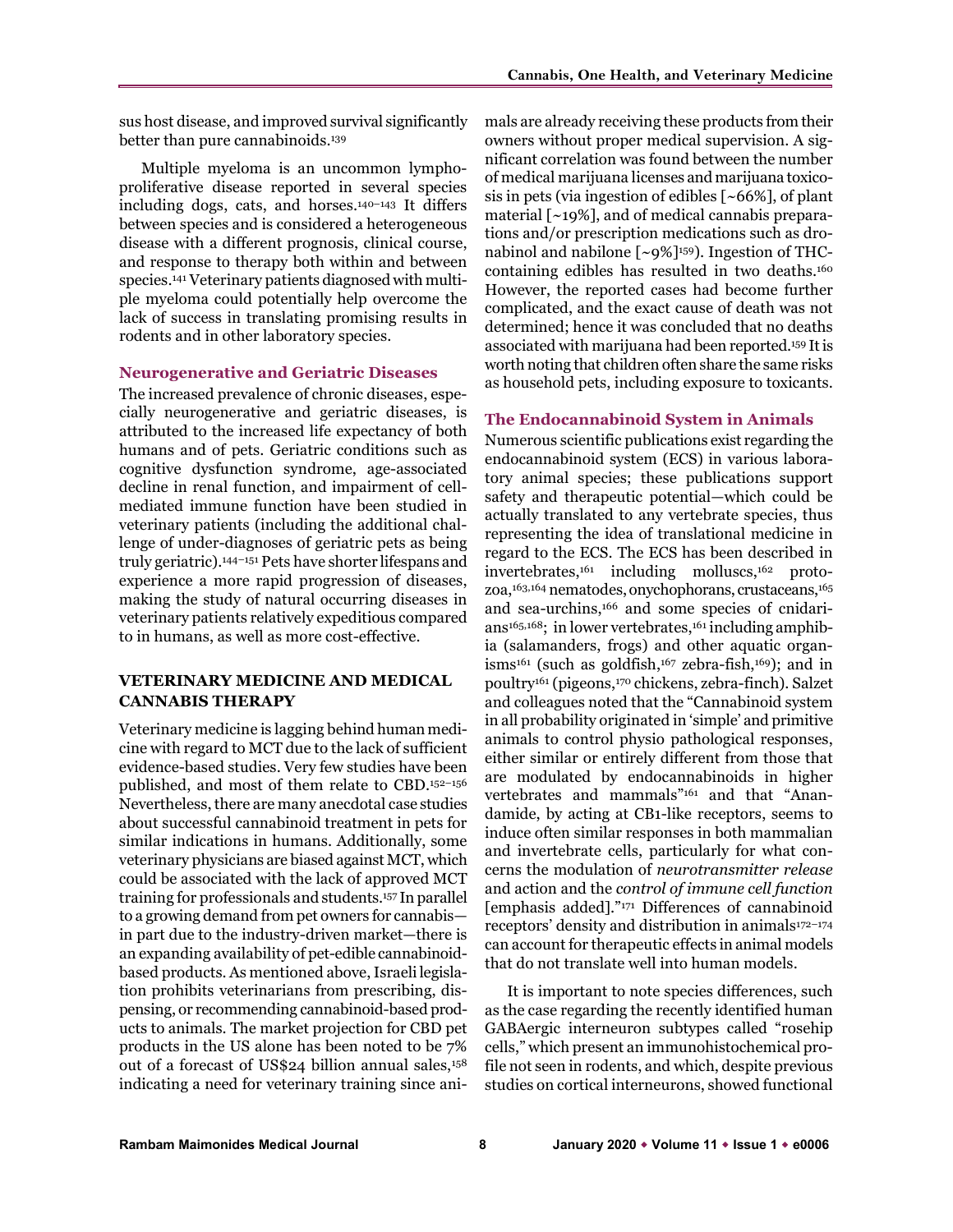presynaptic expression of CB1r in rodents; application of CB1r antagonist was ineffective in modulating rosehip cell-evoked inhibitory postsynaptic potentials.175 Interspecies differences in eCB signaling were also found, suggesting a species profile of eCB signaling from the highest to lowest: *rat > chicken > mouse > [human = dog]*. The highest signaling was noted in the rat, in which cannabis extracts induced reliable epileptiform convulsions and caused clear signaling down‐regulation. The lowest signaling was noted in the dog, in which seizures did not occur (ataxia, tremors, hypoactivity, and other central nervous system signs were observed<sup>176</sup>).<sup>177</sup>

Cannabis intoxication in pets most commonly affects dogs (96%) and is uncommon in cats  $(3\%)$ .<sup>178</sup> The minimum lethal oral THC dose for dogs is more than 3 g/kg.176,179 The median lethal dose, commonly known as LD50, has not been established in dogs or cats.179 Onset of clinical signs is within minutes (via inhalation) and about 60 minutes (*per os*). The biological half-life is 30 hours, and excretion is within 5–15 days (85% in feces and 15% in urine); recovery post ingestion is within 24 hours in most cases but can be up to 72 hours.159,176,179

## **Veterinary Medicine, Translational Medicine, and Medical Cannabis Treatment**

The goal of translational medicine according to the European Society for Translational Medicine is:

… to combine disciplines, resources, expertise, and techniques within its three main pillars which are bench-to-bedside, bedsideto-bench and community; in order to promote enhancements in prevention, diagnosis, and therapies.180,181

Cannabinoids can be used in human medicine to treat many medical conditions, such as for anxiety disorders, as antiemetics, for modulation of blood pressure and heart rate, and in asthma, inflammation, cancer, and diabetes. However, we have not found published research regarding those uses in veterinary patients. Due to legal issues, cannabinoids cannot be used in veterinary medicine in Israel. In some countries MCT is available for veterinary patients, and there is some research demonstrating its beneficial effect.

Cannabinoids have been shown to ameliorate pain associated with osteoarthritis in dogs.153Canine osteoarthritis is associated with hip dysplasia, as

well as with low back pain. It is generally common in large-breed dogs, with a predisposition in certain breeds which display a higher incidence.182–186 In humans, treatment of low back pain with MCT has been found to be advantageous as compared to standardized analgesic therapy.187 These similarities warrant further dual veterinary–human research.188 Cannabidiol was also evaluated for seizure reduction in epilepsy in dogs, although the results were preliminary and require further research.146,176 Neonatology studies in piglets have demonstrated the effects of CBD after induced acute hypoxic ischemia for lung injury, for hypothermia, and in short-term brain damage, as well as for high-dose CBD postexposure hypotension.189–191 While THC can be toxic to dogs and should be given cautiously, CBD was shown to be safe even at high doses.<sup>148,150</sup>

Autoimmune diseases and conditions involving chronic inflammation are challenging to treat in both humans and animals. The CB2 receptors are expressed in the immune cells of both humans and animals, therefore cannabinoids have been explored as a potential treatment for these conditions.139,192 Cannabinoid therapy has provided few improvements for these conditions, although further clinical research is needed. There is also growing interest in the potential of cannabinoids to treat HIV patients; investigation of feline immunodeficiency virus in cats could contribute to anti-retroviral therapy development.193–197 Another disease that shares similarities in veterinary and human patients is IBD. The clinical symptoms and molecular features have been found to be common in both animals and humans<sup>198–203</sup>; however, some animal breeds are more predisposed to IBD.199,201,204–208There is speculation that IBD evolved partially due to an inappropriate immune response to bacterial and/or dietary antigens. Food sensitivities and allergies contribute to compromised immune function.198,202,209–214 Traditional treatments often exacerbate the disorder, thus patients have increased susceptibility to gastro-intestinal lymphoma.194,215–221 Cannabinoids exert multiple effects by modulating neurotransmitters and the immune response,<sup>139,222</sup> and are a promising immunosuppressive and antifibrotic agent in the treatment of autoimmune disorders—and possibly IBD.

#### **SUMMARY**

The similarities between many animal and human diseases justify translational studies that will benefit all species. Such studies have the potential for better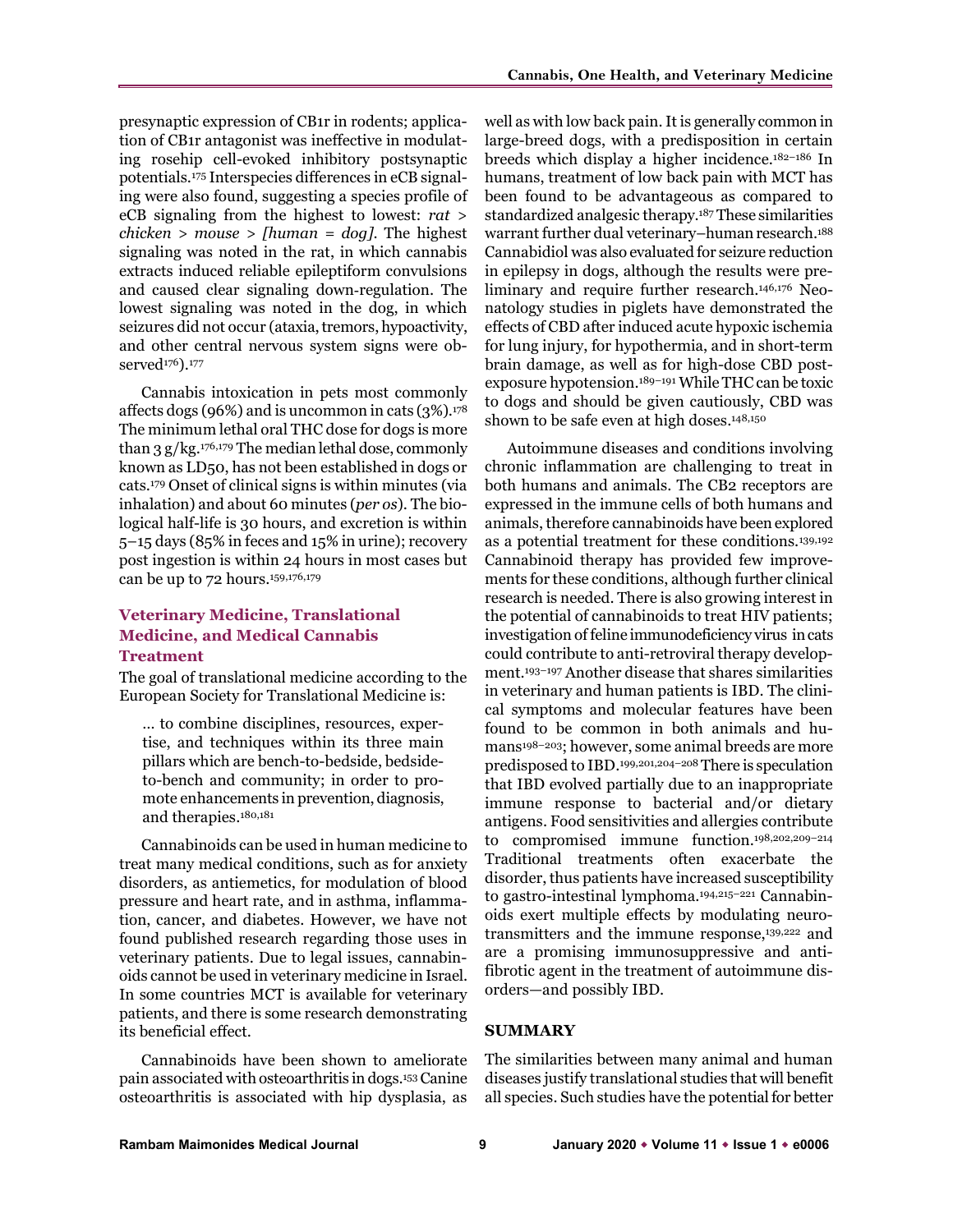and more cost-effective medication development. There are many diseases common to several species that can potentially be treated with cannabis, which represent a good starting point for translational studies. It is therefore imperative that legislation is passed to enable treating animals with cannabis.

#### **REFERENCES**

- 1. One Health Initiative. Mission Statement. Published 2018. Available at: [http://www.onehealthinitiative.](http://www.onehealthinitiative.com/mission.php) [com/mission.php](http://www.onehealthinitiative.com/mission.php) (accessed November 7, 2019).
- 2. Schneider B, Balbas-Martinez V, Jergens AE, Troconiz IF, Allenspach K, Mochel JP. Model-based reverse translation between veterinary and human medicine: the One Health Initiative. CPT Pharmacometrics Syst Pharmacol 2018;7:65–8. [CrossRef](https://doi.org/10.1002/psp4.12262)
- 3. Davidson M, Reed S, Oosthuizen J, et al. Occupational health and safety in cannabis production: an Australian perspective. Int J Occup Environ Health 2018;24:75–85. [CrossRef](https://doi.org/10.1080/10773525.2018.1517234)
- 4. Green BJ, Couch JR, Lemons AR, et al. Microbial hazards during harvesting and processing at an outdoor United States cannabis farm. J Occup Environ Hyg 2018;15:430–40[. CrossRef](https://doi.org/10.1080/15459624.2018.1432863)
- 5. Dryburgh LM, Bolan NS, Grof CPL, et al. Cannabis contaminants: sources, distribution, human toxicity and pharmacologic effects. Br J Clin Pharmacol 2018; 84:2468–76[. CrossRef](https://doi.org/10.1111/bcp.13695)
- 6. Denver Department of Public Health & Environment (DDPHE). Bonsai cultivation voluntarily recalls retail marijuana, retail marijuana products due to presence of yeast/mold. Published 2019. Available at: [https://marijuanaretailreport.com/bonsai](https://marijuanaretailreport.com/bonsai-cultivation-voluntarily-recalls-retail-marijuana-retail-marijuana-products-due-to-presence-of-yeast-mold/)[cultivation-voluntarily-recalls-retail-marijuana](https://marijuanaretailreport.com/bonsai-cultivation-voluntarily-recalls-retail-marijuana-retail-marijuana-products-due-to-presence-of-yeast-mold/)[retail-marijuana-products-due-to-presence-of-yeast](https://marijuanaretailreport.com/bonsai-cultivation-voluntarily-recalls-retail-marijuana-retail-marijuana-products-due-to-presence-of-yeast-mold/)[mold/](https://marijuanaretailreport.com/bonsai-cultivation-voluntarily-recalls-retail-marijuana-retail-marijuana-products-due-to-presence-of-yeast-mold/) (accessed January 21, 2020).
- 7. World Health Organization (WHO). International Food Safety Authorities Network (INFOSAN)-monitoring for chemicals in foods monitoring for chemicals in foods summary notes; 2009. Available at: [https://www.who.int/foodsafety/fs\\_management/N](https://www.who.int/foodsafety/fs_management/No_01_Chem_Mar09_en.pdf) [o\\_01\\_Chem\\_Mar09\\_en.pdf](https://www.who.int/foodsafety/fs_management/No_01_Chem_Mar09_en.pdf) (accessed January 20, 2020).
- 8. International Agency for Research on Cancer (IARC) Working Group on the evaluation of carcinogenic risks to Humans. Red meat and processed meat. IARC Monographs on the Evaluation of Carcinogenic Risks to Humans Volume 114. Lyon, France: International Agency for Research on Cancer (IARC); 2018. Available at[: https://publications.iarc.fr/Book-](https://publications.iarc.fr/Book-And-Report-Series/Iarc-Monographs-On-The-Identification-Of-Carcinogenic-Hazards-To-Humans/Red-Meat-And-Processed-Meat-2018)[And-Report-Series/Iarc-Monographs-On-The-](https://publications.iarc.fr/Book-And-Report-Series/Iarc-Monographs-On-The-Identification-Of-Carcinogenic-Hazards-To-Humans/Red-Meat-And-Processed-Meat-2018)[Identification-Of-Carcinogenic-Hazards-To-](https://publications.iarc.fr/Book-And-Report-Series/Iarc-Monographs-On-The-Identification-Of-Carcinogenic-Hazards-To-Humans/Red-Meat-And-Processed-Meat-2018)[Humans/Red-Meat-And-Processed-Meat-2018](https://publications.iarc.fr/Book-And-Report-Series/Iarc-Monographs-On-The-Identification-Of-Carcinogenic-Hazards-To-Humans/Red-Meat-And-Processed-Meat-2018) (accessed January 8, 2020).
- 9. Silva DAS, Tremblay MS, Souza MFM, Mooney M, Naghavi M, Malta DC. Mortality and years of life lost by colorectal cancer attributable to physical inactivity in Brazil (1990–2015): findings from the global burden of disease study. PLoS One 2018;13:e0190943. [CrossRef](https://doi.org/10.1371/journal.pone.0190943)
- 10. GBD 2017 Colorectal Cancer Collaborators. The global, regional, and national burden of colorectal cancer and its attributable risk factors in 195 countries and territories, 1990-2017: a systematic analysis for the Global Burden of Disease Study 2017. Lancet Gastroenterol Hepatol 2019;4:913–33. [CrossRef](https://doi.org/10.1016/S2468-1253(19)30345-0)
- 11. Ginsberg GM, Lim SS, Lauer JA, Johns BP, Sepulveda CR. Prevention, screening and treatment of colorectal cancer: a global and regional generalized cost effectiveness analysis. Cost Eff Resour Alloc 2010;8:2. [CrossRef](https://doi.org/10.1186/1478-7547-8-2)
- 12. Steiner T, Syed B. Phytogenic Feed Additives in Animal Nutrition. In: Máthé Á, ed. Medicinal and Aromatic Plants of the World: Scientific, Production, Commercial and Utilization Aspects. 1st ed. New York, NY: Springer Science+Media; 2015:403–23. [CrossRef](https://doi.org/10.1007/978-94-017-9810-5_20)
- 13. European Monitoring Centre for Drugs and Drug Addiction. Medical Use of Cannabis and Cannabinoids: Questions and Answers for Policymaking. Luxembourg: Publications Office of the European Union; 2018. [CrossRef](https://doi.org/10.2810/979004)
- 14. Santini A, Cammarata SM, Capone G, et al. Nutraceuticals: opening the debate for a regulatory framework. Br J Clin Pharmacol 2018;84:659–72[. CrossRef](https://doi.org/10.1111/bcp.13496)
- 15. European Monitoring Centre for Drugs and Drug Addiction. Cannabis policy: status and recent developments. Available at: [http://www.emcdda.europa.eu/publications/topic](http://www.emcdda.europa.eu/publications/topic-overviews/cannabis-policy/html_en)[overviews/cannabis-policy/html\\_en](http://www.emcdda.europa.eu/publications/topic-overviews/cannabis-policy/html_en) (accessed January 8, 2020).
- 16. US Food and Drug Administration (FDA). Dietary Supplement Products & Ingredients. Published 2017. Available at: [https://www.fda.gov/food/dietary](https://www.fda.gov/food/dietary-supplements/dietary-supplement-products-ingredients)[supplements/dietary-supplement-products](https://www.fda.gov/food/dietary-supplements/dietary-supplement-products-ingredients)[ingredients](https://www.fda.gov/food/dietary-supplements/dietary-supplement-products-ingredients) (accessed November 26, 2019).
- 17. Grand View Research Inc. Dietary Supplements Market Worth \$194.63 Billion By 2025 | CAGR 7.8%. Published 2019. Available at: [https://www.grandviewresearch.com/press](https://www.grandviewresearch.com/press-release/global-dietary-supplements-market)[release/global-dietary-supplements-market](https://www.grandviewresearch.com/press-release/global-dietary-supplements-market)  (accessed November 10, 2019).
- 18. Russo EB. Clinical endocannabinoid deficiency (CECD): can this concept explain therapeutic benefits of cannabis in migraine, fibromyalgia, irritable bowel syndrome and other treatment-resistant conditions? Neuro Endocrinol Lett 2008;29:192-200. [CrossRef](https://doi.org/10.1522/cla.roj.let)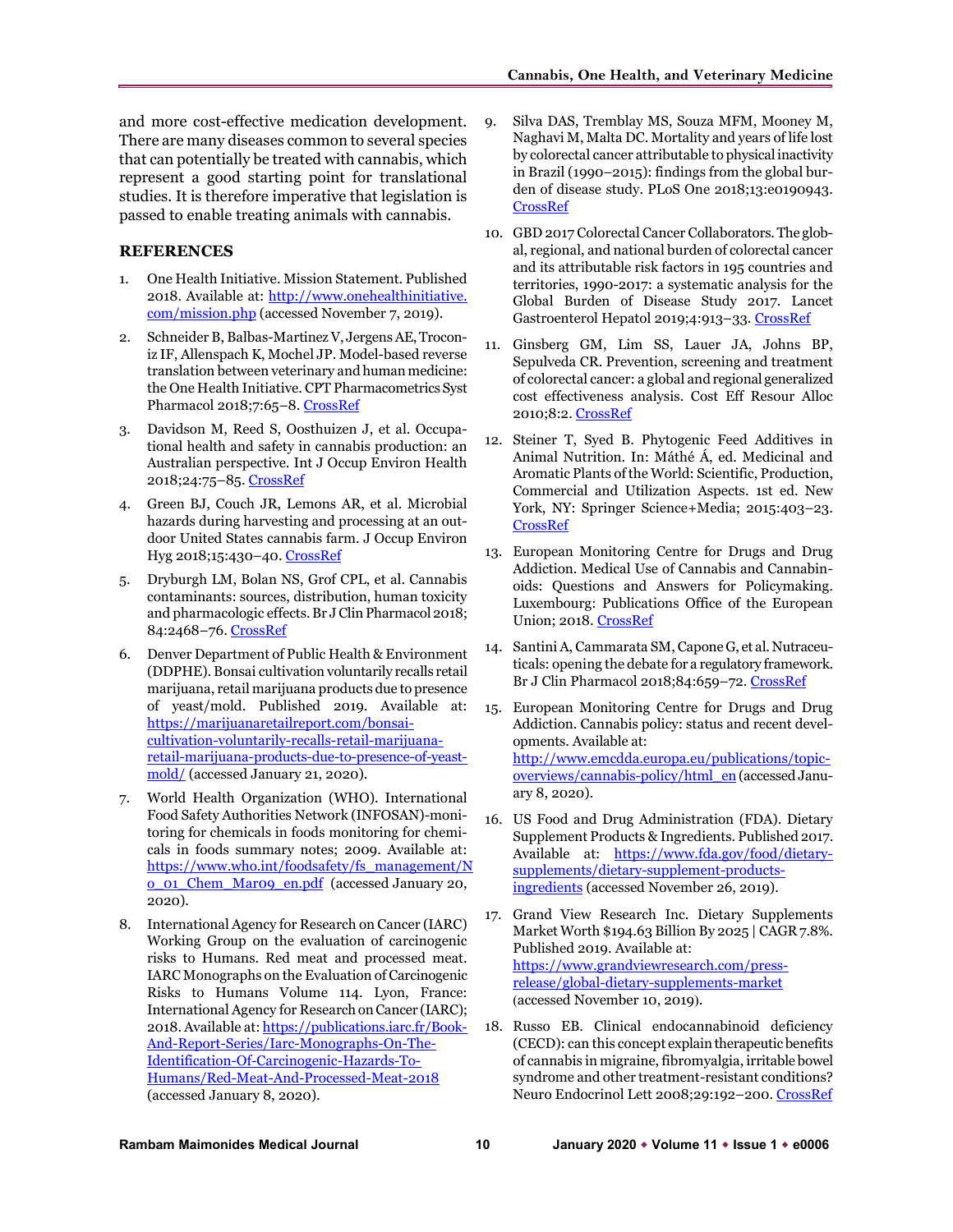- 19. Russo EB. Clinical endocannabinoid deficiency reconsidered: current research supports the theory in migraine, fibromyalgia, irritable bowel, and other treatment-resistant syndromes. Cannabis Cannabinoid Res 2016;1:154–65. [CrossRef](https://doi.org/10.1089/can.2016.0009)
- 20. Smith SC, Wagner MS. Clinical endocannabinoid deficiency (CECD) revisited: can this concept explain the therapeutic benefits of cannabis in migraine, fibromyalgia, irritable bowel syndrome and other treatment-resistant conditions? Neuro Endocrinol Lett 2014;35:198–201.
- 21. Baiano A, Assunta Previtali M. Nutraceutical potential of selected spices, vegetables used as animal feed, and agri-food wastes. MOJ Food Processing & Technology 2018;6:362–6[. CrossRef](https://doi.org/10.15406/mojfpt.2018.06.00188)
- 22. Stevanović ZD, Bošnjak-Neumüller J, Pajić-Lijaković I, Raj J, Vasiljević M. Essential oils as feed additivesfuture perspectives. Molecules 2018;23:1717[. CrossRef](https://doi.org/10.3390/molecules23071717)
- 23. Kilcawley K, Faulkner H, Clarke H, O'Sullivan M, Kerry J. Factors influencing the flavour of bovine milk and cheese from grass based versus non-grass based milk production systems. Foods 2018;7:E37. [CrossRef](https://doi.org/10.3390/foods7030037)
- 24. Lakhani N, Lakhani P. Plant secondary metabolites as a potential source to inhibit methane production and improve animal performance. Int J Chem Stud 2018; 6:3375–9[.http://www.chemijournal.com/archives/](http://www.chemijournal.com/archives/2018/vol6issue3/PartAW/6-3-425-872.pdf)  [2018/vol6issue3/PartAW/6-3-425-872.pdf](http://www.chemijournal.com/archives/2018/vol6issue3/PartAW/6-3-425-872.pdf) (accessed November 7, 2019).
- 25. Serrano E, Cornu A, Kondjoyan N, Agabriel J, Micol D. Traceability of grass feeding in beef: terpenes, 2,3 octanedione and skatole accumulation in adipose tissue of young bulls. Animal 2011;5:641-9[. CrossRef](https://doi.org/10.1017/S1751731110002296)
- 26. Wenk C. Herbs and botanicals for monogastric animals. Asian-Aust J Anim Sci 2003;16:282–9.
- 27. EFSA Panel on Additives and Products or Substances used in Animal Feed (FEEDAP). Scientific opinion on the safety of hemp (Cannabis genus) for use as animal feed. EFSA J 2011;9:201[1 CrossRef](https://doi.org/10.2903/j.efsa.2011.2011)
- 28. Šťastník O, Filip K, Hana S, et al. The effect of hempseed cakes on broiler chickens performance parameters. In: International Ph.D. Students Conference on MendelNet; 2015. Available at: [https://www.researchgate.net/publication/28371530](https://www.researchgate.net/publication/283715306_THE_EFFECT_OF_HEMPSEED_CAKES_ON_BROILER_CHICKENS_PERFORMANCE_PARAMETERS) [6\\_THE\\_EFFECT\\_OF\\_HEMPSEED\\_CAKES\\_ON\\_B](https://www.researchgate.net/publication/283715306_THE_EFFECT_OF_HEMPSEED_CAKES_ON_BROILER_CHICKENS_PERFORMANCE_PARAMETERS) [ROILER\\_CHICKENS\\_PERFORMANCE\\_PARAMET](https://www.researchgate.net/publication/283715306_THE_EFFECT_OF_HEMPSEED_CAKES_ON_BROILER_CHICKENS_PERFORMANCE_PARAMETERS) [ERS](https://www.researchgate.net/publication/283715306_THE_EFFECT_OF_HEMPSEED_CAKES_ON_BROILER_CHICKENS_PERFORMANCE_PARAMETERS) (accessed January 8, 2020).
- 29. Stastnik O, Karasek F, Stenclova H, et al. The effect of hemp by-products feeding on gut microbiota and growth of broiler chickens. In: International Ph.D. Students Conference on MendelNet; 2016. Available at: [https://www.researchgate.net/publication/30977281](https://www.researchgate.net/publication/309772819_THE_EFFECT_OF_HEMP_BY-PRODUCTS_FEEDING_ON_GUT_MICROBIOTA_AND_GROWTH_OF_BROILER_CHICKENS) 9 THE EFFECT OF HEMP BY-

PRODUCTS\_FEEDING\_ON\_GUT\_MICROBIOTA AND\_GROWTH\_OF\_BROILER\_CHICKENS (accessed November 19, 2019).

- 30. Silversides FG, LefranÇois MR. The effect of feeding hemp seed meal to laying hens. Br Poult Sci 2005; 46:231–5[. CrossRef](https://doi.org/10.1080/0071660500066183)
- 31. Mahmoudi M, Farhoomand P, Nourmohammadi R. Effects of different levels of hemp seed (Cannabis sativa L.) and dextran oligosaccharide on growth performance and antibody titer response of broiler chickens. Ital J Anim Sci 2015;14:3473[. CrossRef](https://doi.org/10.4081/ijas.2015.3473)
- 32. Kalmendal R. Hemp seed cake fed to broilers. Swedish Univ Agric Sci Dep Anim Nutr Manag 2008:4–15. Available at: [https://hemptechglobal.com/resources/Hemp\\_seed](https://hemptechglobal.com/resources/Hemp_seed_cake_fed_to_broilers_-_R_Kalmendal.pdf) [\\_cake\\_fed\\_to\\_broilers\\_-\\_R\\_Kalmendal.pdf](https://hemptechglobal.com/resources/Hemp_seed_cake_fed_to_broilers_-_R_Kalmendal.pdf)  (accessed January 8, 2020).
- 33. Sloss A. A feasibility study of industrial hemp on Virginia commercial poultry production. Senior Honors Projects, 2010-current. JMU Scholarly Commons 716. Published May 4, 2019. Available at: <https://commons.lib.jmu.edu/honors201019/716> (accessed November 19, 2019).
- 34. US Food & Drug Administration. FDA Regulation of Cannabis and Cannabis-Derived Products Including Cannabidiol. Question 24. I've seen cannabis products being marketed for pets. Are they safe? Available at: [https://www.fda.gov/news-events/public](https://www.fda.gov/news-events/public-health-focus/fda-regulation-cannabis-and-cannabis-derived-products-including-cannabidiol-cbd)[health-focus/fda-regulation-cannabis-and-cannabis](https://www.fda.gov/news-events/public-health-focus/fda-regulation-cannabis-and-cannabis-derived-products-including-cannabidiol-cbd)[derived-products-including-cannabidiol-cbd](https://www.fda.gov/news-events/public-health-focus/fda-regulation-cannabis-and-cannabis-derived-products-including-cannabidiol-cbd) (accessed November 10, 2019).
- 35. US Food & Drug Administration. FDA Regulation of Cannabis and Cannabis-Derived Products Including Cannabidiol. Question 25. Can hemp be added to animal food? Available at: [https://www.fda.gov/news-events/public-health](https://www.fda.gov/news-events/public-health-focus/fda-regulation-cannabis-and-cannabis-derived-products-including-cannabidiol-cbd#hempanimal)[focus/fda-regulation-cannabis-and-cannabis](https://www.fda.gov/news-events/public-health-focus/fda-regulation-cannabis-and-cannabis-derived-products-including-cannabidiol-cbd#hempanimal)[derived-products-including-cannabidiol](https://www.fda.gov/news-events/public-health-focus/fda-regulation-cannabis-and-cannabis-derived-products-including-cannabidiol-cbd#hempanimal)[cbd#hempanimal](https://www.fda.gov/news-events/public-health-focus/fda-regulation-cannabis-and-cannabis-derived-products-including-cannabidiol-cbd#hempanimal) (accessed January 12, 2020).
- 36. Buur J, Jeromin A, Powers J, et al. American Veterinary Medical Association (AVMA) council on biologic and therapeutic agents, cannabis: what veterinarians need to know; 2018. Available at: [https://www.svma.sk.ca/uploads/pdf/Latest%20Ite](https://www.svma.sk.ca/uploads/pdf/Latest%20Items/Cannabis-What-Veterinarians-Need-to-Know.pdf) [ms/Cannabis-What-Veterinarians-Need-to-Know.pdf](https://www.svma.sk.ca/uploads/pdf/Latest%20Items/Cannabis-What-Veterinarians-Need-to-Know.pdf) (accessed November 20, 2019).
- 37. DeFelice SL. From Oysters to Insulin: Nature and Medicine at Odds. Secaucus, NJ: Citadel Press; 1986. [https://www.semanticscholar.org/paper/From-](https://www.semanticscholar.org/paper/From-Oysters-to-Insulin%3A-Nature-and-Medicine-at-DeFelice/a64f060f8ad6387062456be23a4767521fb723fb)[Oysters-to-Insulin%3A-Nature-and-Medicine-at-](https://www.semanticscholar.org/paper/From-Oysters-to-Insulin%3A-Nature-and-Medicine-at-DeFelice/a64f060f8ad6387062456be23a4767521fb723fb)[DeFelice/a64f060f8ad6387062456be23a4767521fb7](https://www.semanticscholar.org/paper/From-Oysters-to-Insulin%3A-Nature-and-Medicine-at-DeFelice/a64f060f8ad6387062456be23a4767521fb723fb) [23fb](https://www.semanticscholar.org/paper/From-Oysters-to-Insulin%3A-Nature-and-Medicine-at-DeFelice/a64f060f8ad6387062456be23a4767521fb723fb) (accessed November 7, 2019).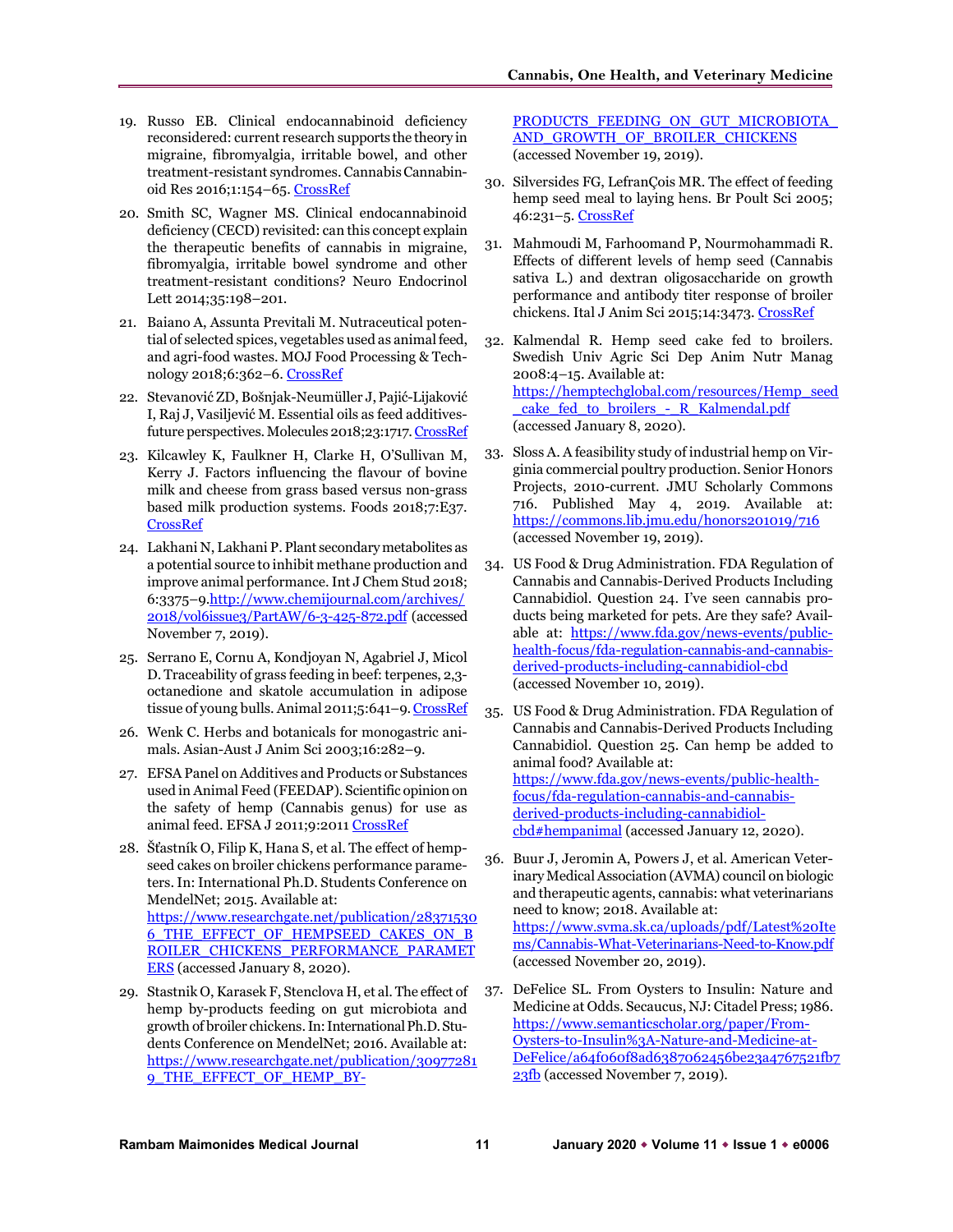- 38. Lawrence J. Diamond in the roughage: can foods prevent and treat disease? Pharm J 2016;296:25–8. [CrossRef](https://doi.org/10.1211/PJ.2016.20200551)
- 39. Albini A, Bassani B, Baci D, et al. Nutraceuticals and "repurposed" drugs of phytochemical origin in prevention and interception of chronic degenerative diseases and cancer. Curr Med Chem 2019;26:973–87. [CrossRef](https://doi.org/10.2174/0929867324666170920144130)
- 40. Pandey MK, Gupta SC, Karelia D, Gilhooley PJ, Shakibaei M, Aggarwal BB. Dietary nutraceuticals as backbone for bone health. Biotechnol Adv 2018; 36:1633–48. [CrossRef](https://doi.org/10.1016/j.biotechadv.2018.03.014)
- 41. Di Francia R, Berretta M, Benincasa G, et al. Pharmacogenetic-based interactions between nutraceuticals and angiogenesis inhibitors. Cells 2019;8:E522. [CrossRef](https://doi.org/10.3390/cells8060522)
- 42. Scolaro B, Vaisar T, Fisher E, Castro I. Abstract 696: Reduced-dose statin therapy complemented with nutraceuticals alters HDL proteomics. Arterioscler Thromb Vasc Biol 2019;39(Suppl\_1):A696. Available at: [https://www.ahajournals.org/doi/abs/10.1161/](https://www.ahajournals.org/doi/abs/10.1161/atvb.39.suppl_1.696)  [atvb.39.suppl\\_1.696](https://www.ahajournals.org/doi/abs/10.1161/atvb.39.suppl_1.696) (accessed November 7, 2019).
- 43. Cicero AFG, Colletti A. Nutraceuticals Active on Immune System. In: Cicero AFG, Colletti A. Handbook of Nutraceuticals for Clinical Use. Cham, Switzerland: Springer International Publishing; 2018:163–79. [CrossRef](https://doi.org/10.1007/978-3-319-73642-6_13)
- 44. Colitti M, Stefanon B, Gabai G, Gelain ME, Bonsembiante F. Oxidative stress and nutraceuticals in the modulation of the immune function: current knowledge in animals of veterinary interest. Antioxidants 2019;8:E28. [CrossRef](https://doi.org/10.3390/antiox8010028)
- 45. Ward WE, Chilibeck PD, Comelli EM, et al. Research in nutritional supplements and nutraceuticals for health, physical activity, and performance: moving forward. Appl Physiol Nutr Metab 2019;44:455–60. [CrossRef](https://doi.org/10.1139/apnm-2018-0781)
- 46. Souyoul SA, Saussy KP, Lupo MP. Nutraceuticals: a review. Dermatol Ther (Heidelb) 2018;8:5–16. [CrossRef](https://doi.org/10.1007/s13555-018-0221-x)
- 47. Hartsel JA, Boyar K, Pham A, Silver RJ, Makriyannis A. Cannabis in Veterinary Medicine: Cannabinoid Therapies for Animals. In: Gupta RC, Srivastava A, Lall R, eds. Nutraceuticals in Veterinary Medicine. Cham, Switzerland: Springer International Publishing; 2019:121–55[. CrossRef](https://doi.org/10.1007/978-3-030-04624-8_10)
- 48. Gupta RC, Srivastava A, Lall R, eds. Nutraceuticals in Veterinary Medicine. Cham, Switzerland: Springer International Publishing; 2019[. CrossRef](https://doi.org/10.1007/978-3-030-04624-8)
- 49. US Food & Drug Administration. FDA Regulation of Cannabis and Cannabis-Derived Products Including Cannabidiol. Question 9. Can THC or CBD products be sold as dietary supplements? Available at:

[https://www.fda.gov/news-events/public-health](https://www.fda.gov/news-events/public-health-focus/fda-regulation-cannabis-and-cannabis-derived-products-including-cannabidiol-cbd#dietarysupplements)[focus/fda-regulation-cannabis-and-cannabis](https://www.fda.gov/news-events/public-health-focus/fda-regulation-cannabis-and-cannabis-derived-products-including-cannabidiol-cbd#dietarysupplements)[derived-products-including-cannabidiol](https://www.fda.gov/news-events/public-health-focus/fda-regulation-cannabis-and-cannabis-derived-products-including-cannabidiol-cbd#dietarysupplements)[cbd#dietarysupplements](https://www.fda.gov/news-events/public-health-focus/fda-regulation-cannabis-and-cannabis-derived-products-including-cannabidiol-cbd#dietarysupplements) (accessed January 12, 2020).

- 50. US Food & Drug Administration. FDA Regulation of Cannabis and Cannabis-Derived Products Including Cannabidiol. Question 10. Is it legal, in interstate commerce, to sell a food (including any animal food or feed) to which THC or CBD has been added? Available at: [https://www.fda.gov/news-events/public](https://www.fda.gov/news-events/public-health-focus/fda-regulation-cannabis-and-cannabis-derived-products-including-cannabidiol-cbd#food)[health-focus/fda-regulation-cannabis-and-cannabis](https://www.fda.gov/news-events/public-health-focus/fda-regulation-cannabis-and-cannabis-derived-products-including-cannabidiol-cbd#food)[derived-products-including-cannabidiol-cbd#food](https://www.fda.gov/news-events/public-health-focus/fda-regulation-cannabis-and-cannabis-derived-products-including-cannabidiol-cbd#food)  (accessed January 12, 2020).
- 51. US Food and Drug Administration (FDA). FDA warns 15 companies for illegally selling various products containing cannabidiol as agency details safety concerns. Published November 2019. Available at: [https://www.fda.gov/news-events/press](https://www.fda.gov/news-events/press-announcements/fda-warns-15-companies-illegally-selling-various-products-containing-cannabidiol-agency-details)[announcements/fda-warns-15-companies-illegally](https://www.fda.gov/news-events/press-announcements/fda-warns-15-companies-illegally-selling-various-products-containing-cannabidiol-agency-details)[selling-various-products-containing-cannabidiol](https://www.fda.gov/news-events/press-announcements/fda-warns-15-companies-illegally-selling-various-products-containing-cannabidiol-agency-details)[agency-details](https://www.fda.gov/news-events/press-announcements/fda-warns-15-companies-illegally-selling-various-products-containing-cannabidiol-agency-details) (accessed November 26, 2019).
- 52. Abernethy A, Schiller L. FDA is committed to sound, science-based policy on CBD. Food and Drug Administration. Published 2019. Available at: [https://www.fda.gov/news-events/fda-voices](https://www.fda.gov/news-events/fda-voices-perspectives-fda-leadership-and-experts/fda-committed-sound-science-based-policy-cbd)[perspectives-fda-leadership-and-experts/fda](https://www.fda.gov/news-events/fda-voices-perspectives-fda-leadership-and-experts/fda-committed-sound-science-based-policy-cbd)[committed-sound-science-based-policy-cbd](https://www.fda.gov/news-events/fda-voices-perspectives-fda-leadership-and-experts/fda-committed-sound-science-based-policy-cbd) (accessed November 26, 2019).
- 53. US Food and Drug Administration (FDA). Warning letters and test results for cannabidiol-related products. Published 2019. Available at: [https://www.fda.gov/news-events/public-health](https://www.fda.gov/news-events/public-health-focus/warning-letters-and-test-results-cannabidiol-related-products)[focus/warning-letters-and-test-results-cannabidiol](https://www.fda.gov/news-events/public-health-focus/warning-letters-and-test-results-cannabidiol-related-products)[related-products](https://www.fda.gov/news-events/public-health-focus/warning-letters-and-test-results-cannabidiol-related-products) (accessed November 26, 2019).
- 54. Tungmunnithum D, Thongboonyou A, Pholboon A, Yangsabai A. Flavonoids and other phenolic compounds from medicinal plants for pharmaceutical and medical aspects: an overview. Medicines 2018; 5:93. [CrossRef](https://doi.org/10.3390/medicines5030093)
- 55. Ahmed M, Sikandar A, Iqbal M, et al. Phytochemical screening, total phenolics and flavonoids content and antioxidant activities of Citrullus colocynthis L. and Cannabis sativa L. Appl Ecol Environ Res 2019; 17:6961-79. [CrossRef](https://doi.org/10.15666/aeer/1703_69616979)
- 56. Wallace T, Cassidy A, Chung M, et al. Tea flavonoids and risk of cardiovascular and all-cause mortality: a systematic review and meta-analysis (P06-126-19). Current Developments in Nutrition 2019;3(Suppl 1): nzz031.P06–126–19. [CrossRef](https://doi.org/10.1093/cdn/nzz031.P06-126-19)
- 57. Barrett ML, Scutt AM, Evans FJ. Cannflavin A and B, prenylated flavones from Cannabis sativa L. Exper-ientia 1986;42:452-3. [CrossRef](https://doi.org/10.1007/BF02118655)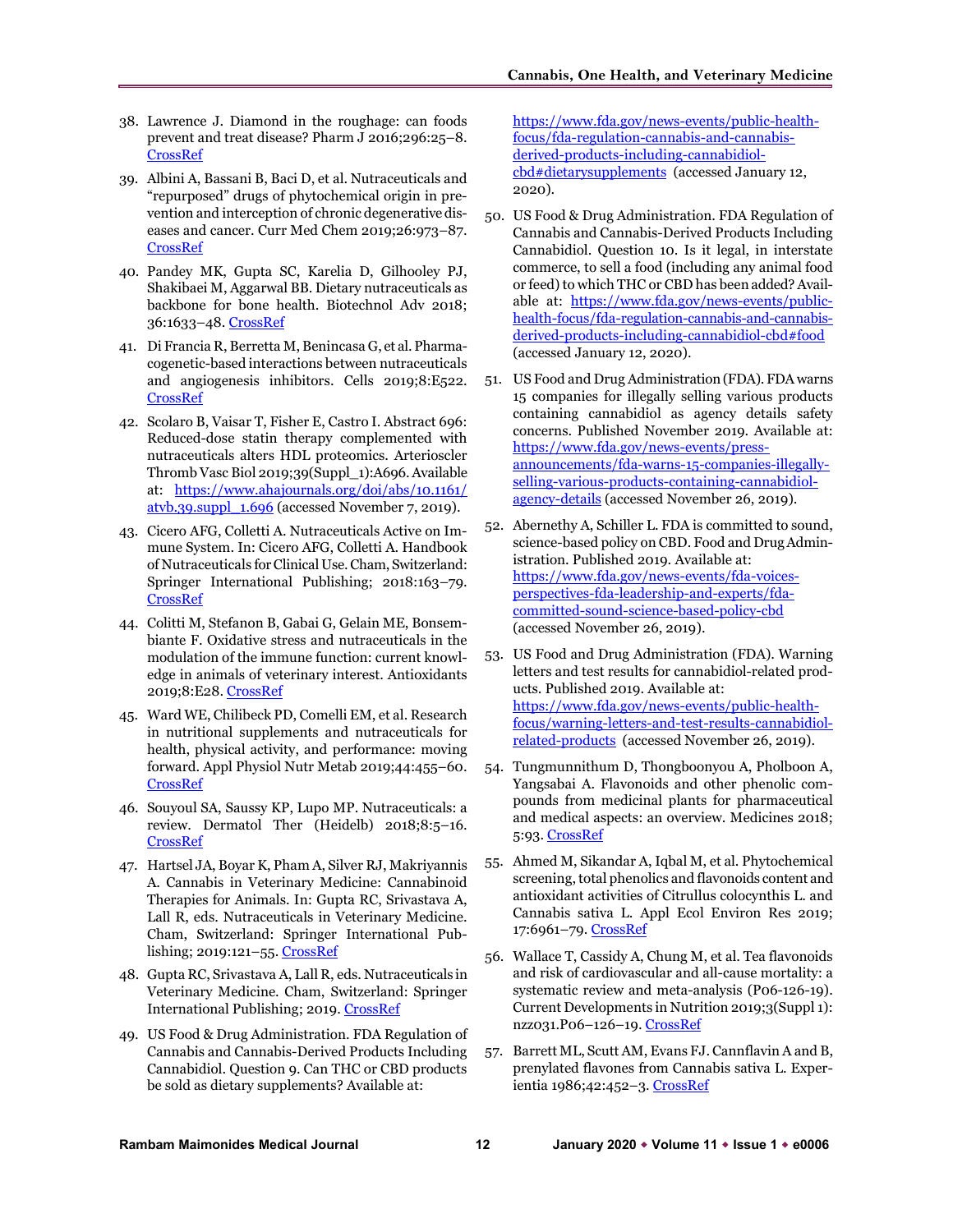- 58. Barron D, Ibrahim RK. Isoprenylated flavonoids—a survey. Phytochemistry 1996;43:921–82[. CrossRef](https://doi.org/10.1016/S0031-9422(96)00344-5)
- 59. Werz O, Seegers J, Schaible AM, et al. Cannflavins from hemp sprouts, a novel cannabinoid-free hemp food product, target microsomal prostaglandin E2 synthase-1 and 5-lipoxygenase. Pharma Nutrition 2014;2:53–60[. CrossRef](https://doi.org/10.1016/j.phanu.2014.05.001)
- 60. Radwan MM, Elsohly MA, Slade D, et al. Noncannabinoid constituents from a high potency Cannabis sativa variety. Phytochemistry 2008;69:2627–33. [CrossRef](https://doi.org/10.1016/j.phytochem.2008.07.010)
- 61. Panche AN, Diwan AD, Chandra SR. Flavonoids: an overview. J Nutr Sci 2016;5:e47. [CrossRef](https://doi.org/10.1017/jns.2016.41)
- 62. Eggers C, Fujitani M, Kato R, Smid S. Novel cannabis flavonoid, cannflavin A displays both a hormetic and neuroprotective profile against amyloid β-mediated neurotoxicity in PC12 cells: comparison with geranylated flavonoids, mimulone and diplacone. Biochem Pharmacol 2019;169:113609. [CrossRef](https://doi.org/10.1016/j.bcp.2019.08.011)
- 63. Zamyad M, Abbasnejad M, Esmaeili-Mahani S, Mostafavi A, Sheibani V. The anticonvulsant effects of Ducrosia anethifolia (Boiss) essential oil are produced by its main component alpha-pinene in rats. Arq Neuropsiquiatr 2019;77:106–14[. CrossRef](https://doi.org/10.1590/0004-282x20180147)
- 64. Herrera-Calderon O, Santiváñez-Acosta R, Pari-Olarte B, Enciso-Roca E, Campos Montes VM, Luis Arroyo Acevedo J. Anticonvulsant effect of ethanolic extract of Cyperus articulatus L. leaves on pentylenetetrazol induced seizure in mice. J Tradit Complement Med 2018;8:95–9[. CrossRef](https://doi.org/10.1016/j.jtcme.2017.03.001)
- 65. Subramenium GA, Vijayakumar K, Pandian SK. Limonene inhibits streptococcal biofilm formation by targeting surface-associated virulence factors. J Med Microbiol 2015;64:879–90[. CrossRef](https://doi.org/10.1099/jmm.0.000105)
- 66. Guimarães AC, Meireles LM, Lemos MF, et al. Antibacterial activity of terpenes and terpenoids present in essential oils. Molecules 2019;24:pii:E2471[. CrossRef](https://doi.org/10.3390/molecules24132471)
- 67. Podduturi R, Petersen MA, Mahmud S, Rahman MM, Jørgensen NOG. Potential contribution of fish feed and phytoplankton to the content of volatile terpenes in cultured pangasius (Pangasianodon hypophthalmus) and tilapia (Oreochromis niloticus). J Agric Food Chem 2017;65:3730–6[. CrossRef](https://doi.org/10.1021/acs.jafc.7b00497)
- 68. Li F, Zhang J, Lin M, et al. Anti-inflammatory terpenes from Schefflera rubriflora C. J. Tseng & G. Hoo with their TNF-α and IL-6 inhibitory activities. Phytochemistry 2019;163:23–32[. CrossRef](https://doi.org/10.1016/j.phytochem.2019.03.021)
- 69. Vega RJS, Xolalpa NC, Castro AJA, González CP, Ramos JP, Gutiérrez SP. Terpenes from Natural Products with Potential Anti-inflammatory Activity. In: Perveen S, Al-Taweel A, eds. Terpenes and Terpenoids. London, UK: IntechOpen Limited; 2018. [CrossRef.](https://doi.org/10.5772/intechopen.73215)
- 70. Smith Grace SR, Girish C, Jyoti BC. Terpenoids: An Activator of "Fuel-sensing Enzyme AMPK" with Special Emphasis on Antidiabetic Activity. In: Ozturk M, Hakeem K, eds. Plant and Human Health, volume 2. Cham, Switzerland: Springer Nature; 2019:227–44. [CrossRef](https://doi.org/10.1007/978-3-030-03344-6_9)
- 71. Marques FM, Figueira MM, Schmitt EFP, et al. In vitro anti-inflammatory activity of terpenes via suppression of superoxide and nitric oxide generation and the NF-κB signalling pathway. Inflammopharmacology 2019;27:281–9[. CrossRef](https://doi.org/10.1007/s10787-018-0483-z)
- 72. Carvalho AMS, Heimfarth L, Santos KA, et al. Terpenes as possible drugs for the mitigation of arthritic symptoms – a systematic review. Phytomedicine 2019;57:137–47[. CrossRef](https://doi.org/10.1016/j.phymed.2018.10.028)
- 73. Kubacka M, Librowski T, Czarnecki R, Frackowiak B, Lochyński S. Anticonvulsant and antidepressant activity of the selected terpene GABA derivatives in experimental tests in mice. Pharmacol Rep 2006; 58:936–43.
- 74. Ferber SG, Namdar D, Hen-Shoval D, et al. The "entourage effect": terpenes coupled with cannabinoids for the treatment of mood disorders and anxiety disorders. Curr Neuropharmacol 2019;17. [Epub ahead of print] [CrossRef](https://doi.org/10.2174/1570159X17666190903103923)
- 75. Inoue M, Hayashi S, Craker LE. Role of Medicinal and Aromatic Plants: Past, Present, and Future. In: Perveen S, Al-Taweel A, eds. Pharmacognosy - Medicinal Plants. London, UK: IntechOpen Limited; 2019. [CrossRef](https://doi.org/10.5772/intechopen.82497)
- 76. Giannenas I, Bonos E, Skoufos I, et al. Effect of herbal feed additives on performance parameters, intestinal microbiota, intestinal morphology and meat lipid oxidation of broiler chickens. Br Poult Sci 2018;59:545–53[. CrossRef](https://doi.org/10.1080/00071668.2018.1483577)
- 77. Zeng Z, Zhang S, Wang H, Piao X. Essential oil and aromatic plants as feed additives in non-ruminant nutrition: a review. J Anim Sci Biotechnol 2015;6:7. [CrossRef](https://doi.org/10.1186/s40104-015-0004-5)
- 78. Valdivielso I, de Renobales M, Aldai N, Barron LJR. Changes in terpenoid composition of milk and cheese from commercial sheep flocks associated with seasonal feeding regimens throughout lactation. J Dairy Sci 2017;100:96–105. [CrossRef](https://doi.org/10.3168/jds.2016-11761)
- 79. Mahmoud MAA, Tybussek T, Loos HM, Wagenstaller M, Buettner A. Odorants in fish feeds: a potential source of malodors in aquaculture. Front Chem 2018; 6:241. [CrossRef](https://doi.org/10.3389/fchem.2018.00241)
- 80. Gruber SA, Sagar KA, Dahlgren MK, et al. Citicoline treatment improves measures of impulsivity and task performance in chronic marijuana smokers: a Pilot BOLD fMRI Study. Int J Neurol Neurother 2015;2:1– 8[. CrossRef](https://doi.org/10.23937/2378-3001/2/2/1032)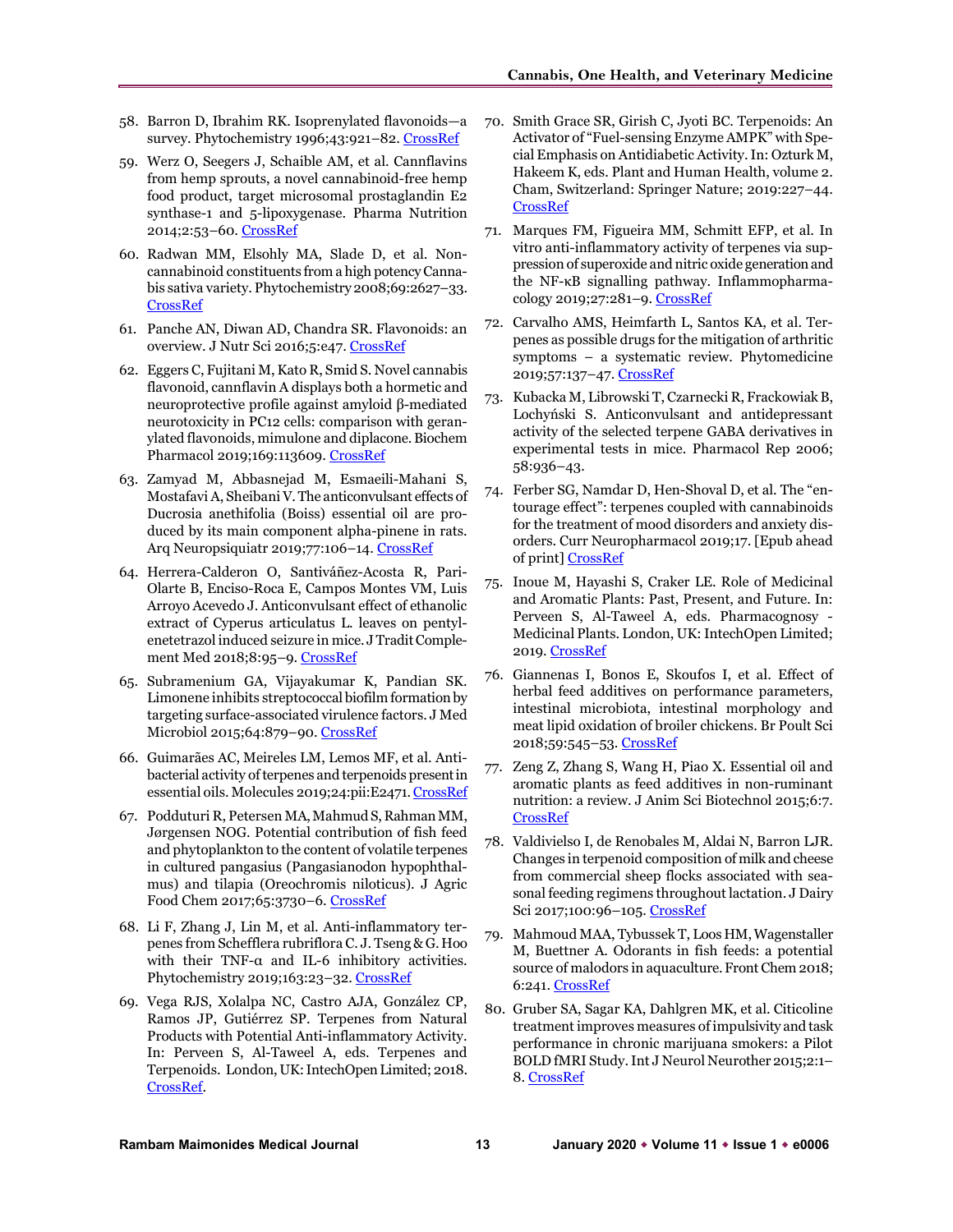- 81. Brown P, Will RG, Bradley R, Asher DM, Detwiler L. Bovine spongiform encephalopathy and variant Creutzfeldt-Jakob disease: background, evolution, and current concerns. Emerg Infect Dis 2001;7:6–16. [CrossRef](https://doi.org/10.3201/eid0701.010102)
- 82. Covaci A, Voorspoels S, Schepens P, Jorens P, Blust R, Neels H. The Belgian PCB/dioxin crisis-8 years later. An overview. Environ Toxicol Pharmacol 2008; 25:164-70[. CrossRef](https://doi.org/10.1016/j.etap.2007.10.003)
- 83. Centers for Disease Control and Prevention (CDC). Selected Publications. Listeria | CDC. Available at: <https://www.cdc.gov/listeria/publications.html> (accessed November 10, 2019).
- 84. The Global Food Safety Initiative (GFSI). Overview MyGFSI. The Global Food Safety Initiative (GFSI). Available at: https://mygfsi.com/who-we-are/ [overview/](https://mygfsi.com/who-we-are/%20overview/) (accessed November 10, 2019).
- 85. FSSC 22000. The Foundation Food Safety System Certification 22000. Published 2018. Available at: <https://www.fssc22000.com/> (accessed November 11, 2019).
- 86. US Food & Drug Administration. Full Text of the Food Safety Modernization Act (FSMA). FDA. Available at[: https://www.fda.gov/food/food-safety-mod](https://www.fda.gov/food/food-safety-modernization-act-fsma/full-text-food-safety-modernization-act-fsma)[ernization-act-fsma/full-text-food-safety-moderni](https://www.fda.gov/food/food-safety-modernization-act-fsma/full-text-food-safety-modernization-act-fsma)[zation-act-fsma](https://www.fda.gov/food/food-safety-modernization-act-fsma/full-text-food-safety-modernization-act-fsma) (accessed November 10, 2019).
- 87. US Food & Drug Administration. FSMA compliance dates. Available at[: https://www.fda.gov/food/food](https://www.fda.gov/food/food-safety-modernization-act-fsma/fsma-compliance-dates)[safety-modernization-act-fsma/fsma-compliance](https://www.fda.gov/food/food-safety-modernization-act-fsma/fsma-compliance-dates)[dates](https://www.fda.gov/food/food-safety-modernization-act-fsma/fsma-compliance-dates) (accessed November 10, 2019).
- 88. US Food & Drug Administration. Center for Veterinary Medicine. CVM GFI #245 Hazard analysis and risk-based preventive controls for food for animals. Available at: [https://www.fda.gov/regulatory](https://www.fda.gov/regulatory-information/search-fda-guidance-documents/cvm-gfi-245-hazard-analysis-and-risk-based-preventive-controls-food-animals)[information/search-fda-guidance-documents/cvm](https://www.fda.gov/regulatory-information/search-fda-guidance-documents/cvm-gfi-245-hazard-analysis-and-risk-based-preventive-controls-food-animals)[gfi-245-hazard-analysis-and-risk-based-preventive](https://www.fda.gov/regulatory-information/search-fda-guidance-documents/cvm-gfi-245-hazard-analysis-and-risk-based-preventive-controls-food-animals)[controls-food-animals](https://www.fda.gov/regulatory-information/search-fda-guidance-documents/cvm-gfi-245-hazard-analysis-and-risk-based-preventive-controls-food-animals) (accessed November 10, 2019).
- 89. European Food Safety Authority (EFSA). Scientific topic: Foodborne zoonotic diseases. Available at: [https://www.efsa.europa.eu/en/topics/topic/foodbor](https://www.efsa.europa.eu/en/topics/topic/foodborne-zoonotic-diseases) [ne-zoonotic-diseases](https://www.efsa.europa.eu/en/topics/topic/foodborne-zoonotic-diseases) (accessed November 11, 2019).
- 90. US Food & Drug Administration (FDA). People at risk of foodborne illness. Available at: [https://www.fda.gov/food/consumers/people-risk](https://www.fda.gov/food/consumers/people-risk-foodborne-illness)[foodborne-illness](https://www.fda.gov/food/consumers/people-risk-foodborne-illness) (accessed November 11, 2019).
- 91. World Health Organization. Food safety. Published 2019. Available at: [https://www.who.int/en/news](https://www.who.int/en/news-room/fact-sheets/detail/food-safety)[room/fact-sheets/detail/food-safety](https://www.who.int/en/news-room/fact-sheets/detail/food-safety) (accessed November 11, 2019).
- 92. European Food Safety Authority (EFSA). Scientific topic: Biological hazards. Available at: [al-hazards](https://www.efsa.europa.eu/en/topics/topic/biological-hazards) (accessed November 11, 2019).
- 93. Center for Food Safety and Applied Nutrition, Food and Drug Administration (FDA), US Department of Health and Human Services. Bad Bug Book Handbook of Foodborne Pathogenic Microorganisms and Natural Toxins. Available at: <https://www.fda.gov/media/83271/download> (accessed January 9, 2020)
- 94. World Health Organization (WHO). Listeriosis. Available at[: https://www.who.int/news-room/fact-sheets/](https://www.who.int/news-room/fact-sheets/detail/listeriosis)  [detail/listeriosis](https://www.who.int/news-room/fact-sheets/detail/listeriosis) (accessed November 13, 2019).
- 95. European Food Safety Authority (EFSA). Scientific topic: Listeria. Published 2019. Available at: <https://www.efsa.europa.eu/en/topics/topic/listeria> (accessed November 13, 2019).
- 96. Centers for Disease Control and Prevention (CDC). Listeria outbreaks. Available at:

<https://www.cdc.gov/listeria/outbreaks/index.html> (accessed November 13, 2019).

- 97. Marini E, Magi G, Ferretti G, et al. Attenuation of Listeria monocytogenes virulence by Cannabis sativa L. essential oil. Front Cell Infect Microbiol 2018; 8:293[. CrossRef](https://doi.org/10.3389/fcimb.2018.00293)
- 98. World Health Organization. Chagas disease (American trypanosomiasis). Published 2019. Available at: [https://www.who.int/news-room/fact-sheets/](https://www.who.int/news-room/fact-sheets/detail/chagas-disease-(american-trypanosomiasis))  [detail/chagas-disease-\(american-trypanosomiasis\)](https://www.who.int/news-room/fact-sheets/detail/chagas-disease-(american-trypanosomiasis)) (accessed November 11, 2019).
- 99. Hernández-Cervantes R, Méndez-Díaz M, Prospéro-García Ó, Morales-Montor J. Immunoregulatory role of cannabinoids during infectious disease. Neuroimmunomodulation 2017;24:183–99[. CrossRef](https://doi.org/10.1159/000481824)
- 100.Croxford JL, Wang K, Miller SD, Engman DM, Tyler KM. Effects of cannabinoid treatment on Chagas disease pathogenesis: balancing inhibition of parasite invasion and immunosuppression. Cell Microbiol 2005;7:1592–602[. CrossRef](https://doi.org/10.1111/j.1462-5822.2005.00577.x)
- 101. Pan American Health Organization (PAHO), World Health Organization (WHO). Country report: Panama. Available at: [https://www.paho.org/salud-en](https://www.paho.org/salud-en-las-americas-2017/?page_id=145)[las-americas-2017/?page\\_id=145](https://www.paho.org/salud-en-las-americas-2017/?page_id=145) (accessed November 11, 2019).
- 102.Pan American Health Organization (PAHO), World Health Organization (WHO). Panama. Leading health challenges. Available at: [https://www.paho.org/](https://www.paho.org/salud-en-las-americas-2017/?p=4289)  [salud-en-las-americas-2017/?p=4289](https://www.paho.org/salud-en-las-americas-2017/?p=4289) (accessed November 11, 2019).
- 103. Rosypal AC, Cortés-Vecino JA, Gennari SM, Dubey JP, Tidwell RR, Lindsay DS. Serological survey of Leishmania infantum and Trypanosoma cruzi in dogs from urban areas of Brazil and Colombia. Vet Parasitol 2007;149:172–7[. CrossRef](https://doi.org/10.1016/j.vetpar.2007.08.004)
- [https://www.efsa.europa.eu/en/topics/topic/biologic](https://www.efsa.europa.eu/en/topics/topic/biological-hazards)\_104. Pineda V, Saldaña A, Monfante I, et al. Prevalence of trypanosome infections in dogs from Chagas disease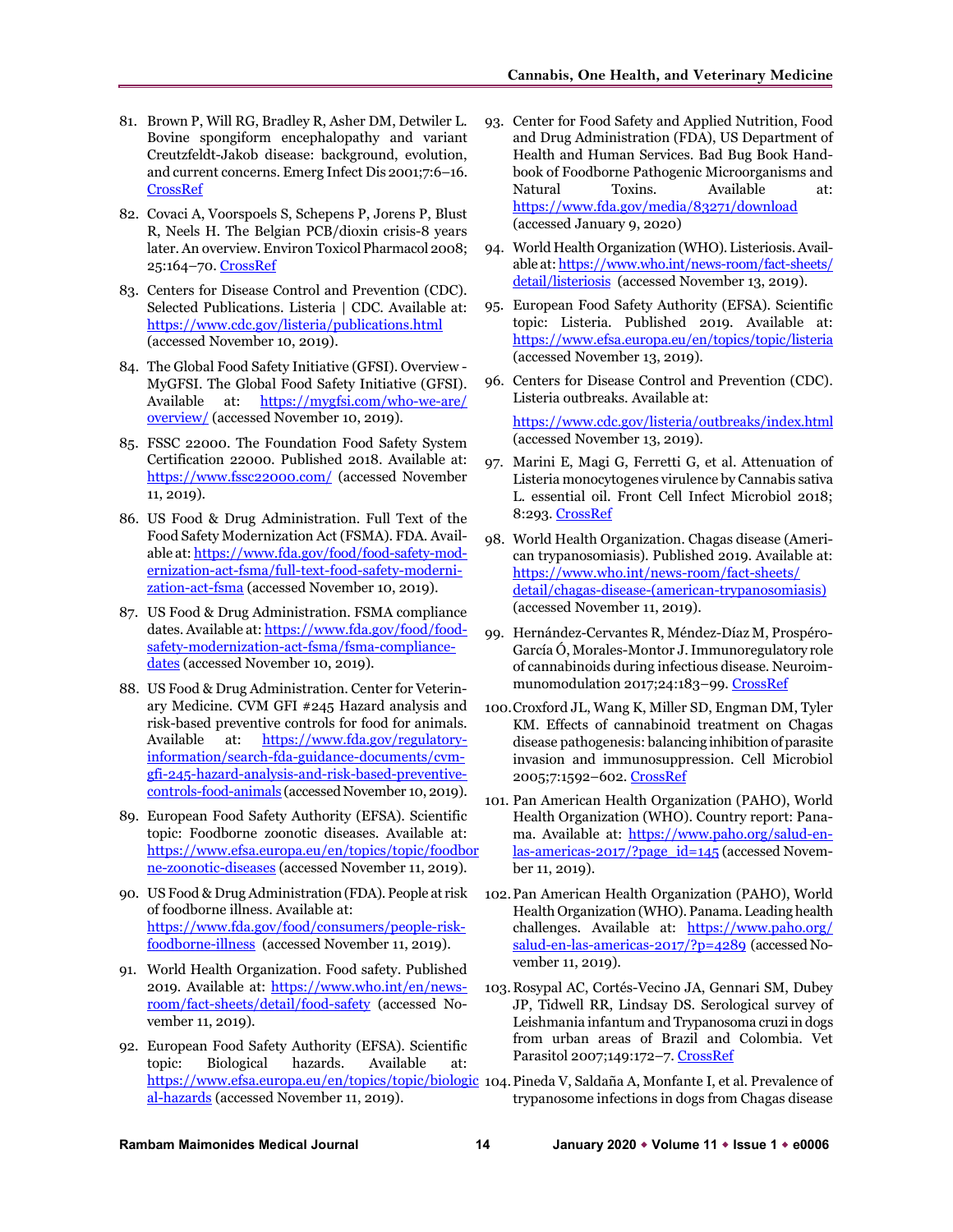endemic regions in Panama, Central America. Vet Parasitol 2011;178:360–3[. CrossRef](https://doi.org/10.1016/j.vetpar.2010.12.043)

- 105. Roegner AF, Daniels ME, Smith WA, et al. Giardia infection and Trypanosoma Cruzi exposure in dogs in the Bosawás biosphere reserve, Nicaragua. Ecohealth 2019;16:512–22[. CrossRef](https://doi.org/10.1007/s10393-019-01434-2)
- 106. Jimenez-Coello M, Shelite T, Castellanos-Gonzalez A, et al. Efficacy of recombinase polymerase amplification to diagnose Trypanosoma cruzi infection in dogs with cardiac alterations from an endemic area of Mexico. Vector Borne Zoonotic Dis 2018;18:417–23. [CrossRef](https://doi.org/10.1089/vbz.2017.2258)
- 107. World Health Organization (WHO). Surveillance of leishmaniasis in the WHO European Region, 2016. Weekly epidemiological record 2018;93:521–540. Available at: [https://apps.who.int/iris/bitstream/](https://apps.who.int/iris/bitstream/handle/10665/275333/WER9340.pdf?ua=1)  [handle/10665/275333/WER9340.pdf?ua=1](https://apps.who.int/iris/bitstream/handle/10665/275333/WER9340.pdf?ua=1) (accessed January 21, 2020).
- 108.Solomon M, Sahar N, Pavlotzky F, et al. Mucosal Leishmaniasis in travelers with Leishmania braziliensis complex returning to Israel. Emerg Infect Dis 2019;25:642–8. [CrossRef](https://doi.org/10.3201/eid2504.180239)
- 109.Azmi K, Krayter L, Nasereddin A, et al. Increased prevalence of human cutaneous leishmaniasis in Israel and the Palestinian Authority caused by the recent emergence of a population of genetically similar strains of Leishmania tropica. Infect Genet Evol 2017;50:102–9[. CrossRef](https://doi.org/10.1016/j.meegid.2016.07.035)
- 110. Spitzová T, Rohoušová I, Volf P, et al. Serological evaluation of cutaneous Leishmania tropica infection in northern Israel. Am J Trop Med Hyg 2018;98:139– 41. [CrossRef](https://doi.org/10.4269/ajtmh.17-0370)
- 111. Ben-Shimol S, Sagi O, Horev A, Avni YS, Ziv M, Riesenberg K. Cutaneous leishmaniasis caused by Leishmania infantum in southern Israel. Acta Parasitol 2016;61:855–8[. CrossRef](https://doi.org/10.1515/ap-2016-0118)
- 112. World Health Organization (WHO). WHO report on global surveillance of epidemic-prone infectious diseases - Leishmaniasis. Published 2015. Available at: [https://www.who.int/csr/resources/publications/](https://www.who.int/csr/resources/publications/CSR_ISR_2000_1leish/en/)  [CSR\\_ISR\\_2000\\_1leish/en/](https://www.who.int/csr/resources/publications/CSR_ISR_2000_1leish/en/) (accessed November 17, 2019).
- 113. Ibarra-Meneses AV, Carrillo E, Nieto J, et al. Prevalence of asymptomatic Leishmania infection and associated risk factors, after an outbreak in the south-western Madrid region, Spain, 2015. Euro-surveillance 2019;24:pii=1800379 [CrossRef](https://doi.org/10.2807/1560-7917.ES.2019.24.22.1800379)
- 114. Razavinasab SZ, Sharifi I, Aflatoonian MR, et al. Expansion of urban cutaneous leishmaniasis into rural areas of southeastern Iran: clinical, epidemiological and phylogenetic profiles explored using 7SL high resolution melting-PCR analysis. Transbound Emerg Dis 2019;66:1602–10[. CrossRef](https://doi.org/10.1111/tbed.13186)
- 115. Saldanha-Elias AM, Silva MA, Silva VO, et al. Prevalence of endoparasites in urban stray dogs from Brazil diagnosed with Leishmania, with potential for human zoonoses. Acta Parasitol 2019;64:352–9. [CrossRef](https://doi.org/10.2478/s11686-019-00043-x)
- 116. Lima ÁLM, de Lima ID, Coutinho JFV, et al. Changing epidemiology of visceral leishmaniasis in northeastern Brazil: a 25-year follow-up of an urban outbreak. Trans R Soc Trop Med Hyg 2017;111:440– 7. [CrossRef](https://doi.org/10.1093/trstmh/trx080)
- 117. Diniz LFB, de Souza CDF, do Carmo RF. Epidemiology of human visceral leishmaniasis in the urban centers of the lower-middle São Francisco Valley, Brazilian semiarid region. Rev Soc Bras Med Trop 2018;51:461–6. [CrossRef](https://doi.org/10.1590/0037-8682-0074-2018)
- 118. Inceboz T. Epidemiology and Ecology of Leishmaniasis. In: Rodriguez-Morales AJ, ed. Current Topics in Neglected Tropical Diseases. London, UK: IntechOpen Limited; 2019[. CrossRef](https://doi.org/10.5772/intechopen.86359)
- 119. Cortes S, Afonso MO, Alves-Pires C, Campino L. Stray dogs and leishmaniasis in urban areas, Portugal. Emerg Infect Dis 2007;13:1431–2[. CrossRef](https://doi.org/10.3201/eid1309.070101)
- 120.Fotakis EA, Giantsis IA, Avgerinou A, et al. Identification of Leishmania species in naturally infected sand flies from refugee camps, Greece. Emerg Infect Dis 2019;25:361-364[. CrossRef](https://doi.org/10.3201%2Feid2502.181359)
- 121. Karakuş M, Çizmeci Z, Karabela ŞN, Erdoğan B, Güleç N. The impact of refugees on leishmaniasis in Turkey: a new Syrian/Turkish Leishmania tropica population structure described by multilocus microsatellite typing (MLMT). Parasitol Res 2019;118: 2679-87[. CrossRef](https://doi.org/10.1007/s00436-019-06392-w)
- 122. Abbasi I, Trancoso Lopo de Queiroz A, Kirstein OD, et al. Plant-feeding phlebotomine sand flies, vectors of leishmaniasis, prefer Cannabis sativa. Proc Natl Acad Sci U S A 2018;115:11790–5. [CrossRef](https://doi.org/10.1073/pnas.1810435115)
- 123. McPartland JM, Sheikh Z. A review of Cannabis sativa-based insecticides, miticides, and repellents. J Entomol Zool Stud 2018;6:1288–99. Available at: [http://www.entomoljournal.com/archives/2018/vol6](http://www.entomoljournal.com/archives/2018/vol6issue6/PartV/6-6-173-373.pdf) [issue6/PartV/6-6-173-373.pdf](http://www.entomoljournal.com/archives/2018/vol6issue6/PartV/6-6-173-373.pdf) (accessed November 18, 2019).
- 124. Ogungbe IV, Erwin WR, Setzer WN. Antileishmanial phytochemical phenolics: molecular docking to potential protein targets. J Mol Graph Model 2014;48:105–117. [CrossRef](https://doi.org/10.1016/j.jmgm.2013.12.010)
- 125. Radwan MM, ElSohly MA, Slade D, Ahmed SA, Khan IA, Ross SA. Biologically active cannabinoids from high-potency Cannabis sativa. J Nat Prod 2009; 72:906–11. [CrossRef](https://doi.org/10.1021/np900067k)
- 126. Ahmed SA, Ross SA, Slade D, Radwan MM, Khan IA, ElSohly MA. Minor oxygenated cannabinoids from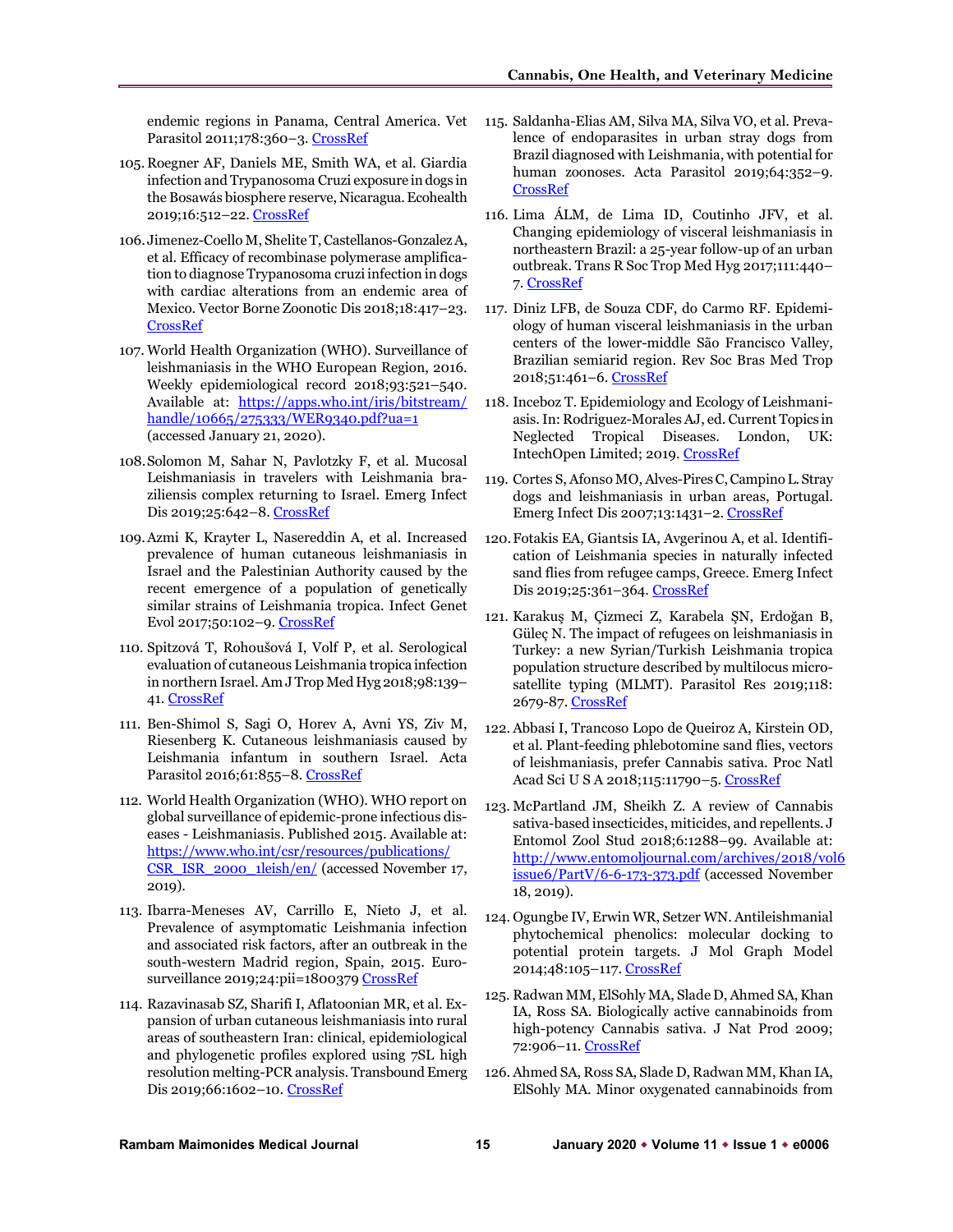high potency Cannabis sativa L. Phytochemistry 2015;117:194–9. [CrossRef](https://doi.org/10.1016/j.phytochem.2015.04.007)

- 127. Akinola O, Ogbeche EO, Olumoh-Abdul HA, et al. Oral ingestion of Cannabis sativa: risks, benefits, and effects on malaria-infected hosts. Cannabis Cannabinoid Res 2018;3:219–27[. CrossRef](https://doi.org/10.1089/can.2018.0043)
- 128.David TI, Adelakun NS, Omotuyi OI, et al. Molecular docking analysis of phyto-constituents from Cannabis sativa with pfDHFR. Bioinformation 2018;14:574–9. [CrossRef](https://doi.org/10.6026/97320630014574)
- 129. Abé H. Insecticidal activity of Cannabis sativa L leaf essential oil on the malaria vector Anopheles gambiae s.l (Giles). Int J Mosq Res 2018;5:65–74. Available at: [http://www.dipterajournal.com/pdf/2018/vol5issue](http://www.dipterajournal.com/pdf/2018/vol5issue4/PartA/5-3-19-653.pdf) [4/PartA/5-3-19-653.pdf](http://www.dipterajournal.com/pdf/2018/vol5issue4/PartA/5-3-19-653.pdf) (accessed November 17, 2019).
- 130.World Health Organization (WHO). The world malaria report 2019. Available at: [https://www.who.int/publications-detail/world](https://www.who.int/publications-detail/world-malaria-report-2019)[malaria-report-2019](https://www.who.int/publications-detail/world-malaria-report-2019) (accessed January 9, 2020).
- 131. World Health Organization (WHO). The world malaria report 2018. Available at: [https://www.](https://www.who.int/malaria/publications/world-malaria-report-2018/en/)  [who.int/malaria/publications/world-malaria-report-](https://www.who.int/malaria/publications/world-malaria-report-2018/en/)[2018/en/](https://www.who.int/malaria/publications/world-malaria-report-2018/en/) (accessed November 17, 2019).
- 132. Curado MP, Oliveira MM, Silva DRM, Souza DLB. Epidemiology of multiple myeloma in 17 Latin American countries: an update. Cancer Med 2018;7:2101– 8[. CrossRef](https://doi.org/10.1002/cam4.1347)
- 133. De Stefani E, Ronco AL, Deneo-Pellegrini H, et al. Meat, milk and risk of lymphoid malignancies: a casecontrol study in Uruguay. Nutr Cancer 2013;65:375– 83[. CrossRef](https://doi.org/10.1080/01635581.2013.761255)
- 134. Xie X-q, Yang P, Feng R, inventors; University of Pittsburgh, Pittsburgh PA, USA, assignee. Novel cannabinoid receptor 2 (CB2) inverse agonists and therapeutic potential for multiple myeloma and osteoporosis bone diseases. United States Patent No.: US 8,772,541 B2. Date of Patent: July 8, 2014. The United States Patent and Trademark Office (USPTO). [https://patentimages.storage.googleapis.com/17/3b/](https://patentimages.storage.googleapis.com/17/3b/47/41b3f21b2a25b0/US8772541.pdf) [47/41b3f21b2a25b0/US8772541.pdf](https://patentimages.storage.googleapis.com/17/3b/47/41b3f21b2a25b0/US8772541.pdf) (accessed January 12, 2020).
- 135. Sinai A, Turner Z, Baruch Y, inventors; One World Cannabis Ltd, Petach Tikva, Israel, assignee. Novel cannabinoid combination therapies for multiple myeloma (MM). United States Patent Application: 0185324 A1 (July 5, 2018). The United States Patent and Trademark Office (USPTO). [https://](https://patentimages.storage.googleapis.com/a8/96/87/d38e1972d04337/US20180185324A1.pdf)  [patentimages.storage.googleapis.com/a8/96/87/d38](https://patentimages.storage.googleapis.com/a8/96/87/d38e1972d04337/US20180185324A1.pdf) [e1972d04337/US20180185324A1.pdf](https://patentimages.storage.googleapis.com/a8/96/87/d38e1972d04337/US20180185324A1.pdf) (accessed January 12, 2020).
- 136. Stott C, Nabissi M, inventors; GW Research Ltd, Cambridge, UK, applicant. Use of cannabinoids in the treatment of multiple myeloma. United States Patent

Application: 0190175547 (June 13, 2019). The United States Patent and Trademark Office (USPTO). [https://patentimages.storage.googleapis.com/f0/da/](https://patentimages.storage.googleapis.com/f0/da/ac/7579957c2fde81/US20190175547A1.pdf) [ac/7579957c2fde81/US20190175547A1.pdf\(](https://patentimages.storage.googleapis.com/f0/da/ac/7579957c2fde81/US20190175547A1.pdf)accessed January 12, 2020).

- 137. Strong T, Rauvolfova J, Jackson E, et al. Novel formulation of cannabinoid analogues used in cancer therapy. J Clin Oncol 2018;36(15\_suppl):e19536[. CrossRef](https://doi.org/10.1200/jco.2018.36.15_suppl.e19536)
- 138. Maor Y, Benadiba M, AlmogiHazan O, Serruya R, Or R. *In vitro* influence of different fatty acids on the pharmacological effect of temozolomide. J Transl Neurosci 2018;3:8[. CrossRef](https://doi.org/10.21767/2573-5349.100021)
- 139. Khuja I, Yekhtin Z, Or R, Almogi-Hazan O. Cannabinoids reduce inflammation but inhibit lymphocyte recovery in murine models of bone marrow transplantation. Int J Mol Sci 2019;20:668. [CrossRef](https://doi.org/10.3390/ijms20030668)
- 140.Patel RT, Caceres A, French AF, McManus PM. Multiple myeloma in 16 cats: a retrospective study. Vet Clin Pathol 2005;34:341–52[. CrossRef](https://doi.org/10.1111/j.1939-165x.2005.tb00059.x)
- 141. Sernberg R, Wypig J. An overview of multiple myeloma in dogs and cats. Vet Med 2009;104:468–76. [http://veterinarymedicine.dvm360.com/overview](http://veterinarymedicine.dvm360.com/overview-multiple-myeloma-dogs-and-cats?id=&pageID=%201&sk=&date)[multiple-myeloma-dogs-and-cats?id=&pageID=](http://veterinarymedicine.dvm360.com/overview-multiple-myeloma-dogs-and-cats?id=&pageID=%201&sk=&date)  [1&sk=&date=](http://veterinarymedicine.dvm360.com/overview-multiple-myeloma-dogs-and-cats?id=&pageID=%201&sk=&date) (accessed November 12, 2019).
- 142. Munoz A, Riber C, Satu é K, Trigo P, Gómez-Díez M, Castejón FM. Multiple Myeloma in Horses, Dogs and Cats: A Comparative Review Focused on Clinical Signs and Pathogenesis. In: Hajek R, ed. Multiple Myeloma - A Quick Reflection on the Fast Progress. London, UK: IntechOpen Limited; 2013[. CrossRef](https://doi.org/10.5772/54311)
- 143. Weiss DJ. A retrospective study of the incidence and the classification of bone marrow disorders in the dog at a veterinary teaching hospital (1996-2004). J Vet Intern Med 2006;20:955–61[. CrossRef](https://doi.org/10.1892/0891-6640(2006)20%5b955:arsoti%5d2.0.co;2)
- 144. Davies M. Geriatric screening in first opinion practice - results from 45 dogs. J Small Anim Pract 2012; 53:507–13. [CrossRef](https://doi.org/10.1111/j.1748-5827.2012.01247.x)
- 145. Bellows J, Center S, Daristotle L, et al. Aging in cats: common physical and functional changes. J Feline Med Surg 2016;18:533–50. [CrossRef](https://doi.org/10.1177/1098612X16649523)
- 146. Landsberg GM, Malamed R. Clinical Picture of Canine and Feline Cognitive Impairment. In: Landsberg G, Madari A, Zilka N, eds. Canine and Feline Dementia: Molecular Basis, Diagnostics and Therapy. Cham, Switzerland: Springer International Publishing; 2017:1–12[. CrossRef](https://doi.org/10.1007/978-3-319-53219-6_1)
- 147. Salvin HE, McGreevy PD, Sachdev PS, Valenzuela MJ. Under diagnosis of canine cognitive dysfunction: a cross-sectional survey of older companion dogs. Vet J 2010;184:277–81. [CrossRef](https://doi.org/10.1016/j.tvjl.2009.11.007)
- 148.Madari A, Farbakova J, Katina S, et al. Assessment of severity and progression of canine cognitive dysfunc-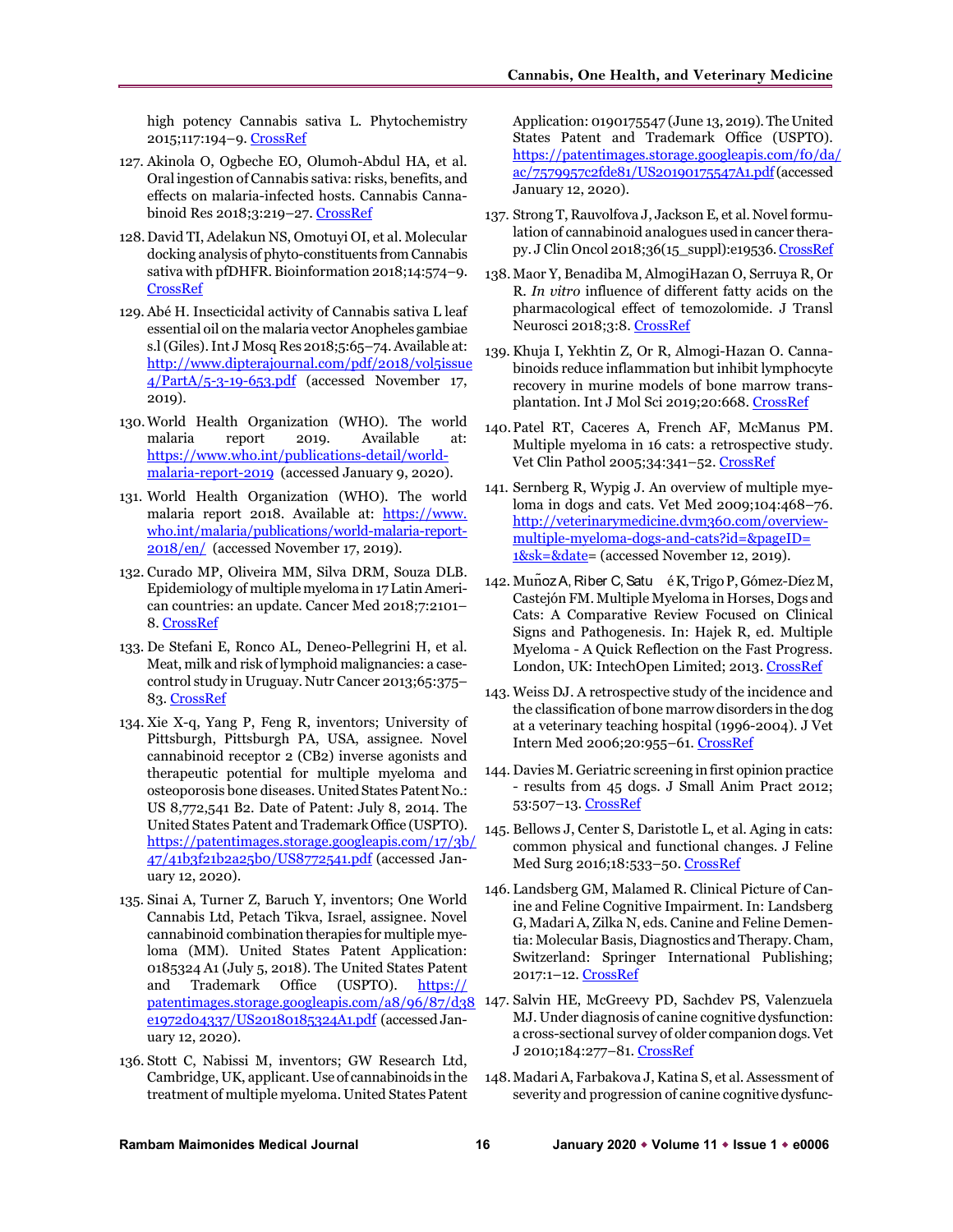tion syndrome using the CAnine DEmentia Scale (CADES). Appl Anim Behav Sci 2015;171:138–45. [CrossRef](https://doi.org/10.1016/j.applanim.2015.08.034)

- 149. Hall JA, Yerramilli M, Obare E, et al. Nutritional interventions that slow the age-associated decline in renal function in a canine geriatric model for elderly humans. J Nutr Heal Aging 2016;20:1010–23. [CrossRef](https://doi.org/10.1007/s12603-015-0636-3)
- 150. Day MJ. Ageing, immunosenescence and inflammageing in the dog and cat. J Comp Pathol 2010; 142(suppl 1):S60–9. [CrossRef](https://doi.org/10.1016/j.jcpa.2009.10.011)
- 151. Kumar K, Agrawal R, Pande N, Sharma S, Kumar H. Occurrence, clinico-haemato-biochemical and histopathological studies on mammary gland tumor in geriatric dogs. Pharma Innov J 2018;7:301–4. Available at: [https://pdfs.semanticscholar.org/](https://pdfs.semanticscholar.org/bc4e/a8dfb44e5b7e604f2e97677d9f997c2a12e0.pdf)  [bc4e/a8dfb44e5b7e604f2e97677d9f997c2a12e0.pdf](https://pdfs.semanticscholar.org/bc4e/a8dfb44e5b7e604f2e97677d9f997c2a12e0.pdf)
- 152. McGrath S, Bartner LR, Rao S, Packer RA, Gustafson DL. Randomized blinded controlled clinical trial to assess the effect of oral cannabidiol administration in addition to conventional antiepileptic treatment on seizure frequency in dogs with intractable idiopathic epilepsy. J Am Vet Med Assoc 2019;254:1301–8. [CrossRef](https://doi.org/10.2460/javma.254.11.1301)
- 153. Gamble L-J, Boesch JM, Frye CW, et al. Pharmacokinetics, safety, and clinical efficacy of cannabidiol treatment in osteoarthritic dogs. Front Vet Sci 2018; 5:165[. CrossRef](https://doi.org/10.3389/fvets.2018.00165)
- 154. Iffland K, Grotenhermen F. An update on safety and side effects of cannabidiol: a review of clinical data and relevant animal studies. Cannabis Cannabinoid Res 2017;2:139–54. [CrossRef](https://doi.org/10.1089/can.2016.0034)
- 155. Kogan LR, Hellyer PW, Silcox S, Schoenfeld-Tacher R. Canadian dog owners' use and perceptions of cannabis products. Canadian Vet J 2019;60:749–55.
- 156. Bartner LR, McGrath S, Rao S, Hyatt LK, Wittenburg LA. Pharmacokinetics of cannabidiol administered by 3 delivery methods at 2 different dosages to healthy dogs. Can J Vet Res 2018;82:178–83.
- 157. Kogan L, Schoenfeld-Tacher R, Hellyer P, Rishniw M. US veterinarians' knowledge, experience, and perception regarding the use of cannabidiol for canine medi-cal conditions. Front Vet Sci 2019;5:338[. CrossRef](https://doi.org/10.3389/fvets.2018.00338)
- 158. Gretler C, Craig G. The CBD industry is betting that pets need to chill, too. July 17, 2019, Bloomberg Businessweek. Available at: [https://www.](https://www.bloomberg.com/news/articles/2019-07-17/the-cbd-industry-is-betting-that-pets-need-to-chill-too)  [bloomberg.com/news/articles/2019-07-17/the-cbd](https://www.bloomberg.com/news/articles/2019-07-17/the-cbd-industry-is-betting-that-pets-need-to-chill-too)[industry-is-betting-that-pets-need-to-chill-too](https://www.bloomberg.com/news/articles/2019-07-17/the-cbd-industry-is-betting-that-pets-need-to-chill-too) (accessed November 10, 2019).
- 159. Brutlag A, Hommerding H. Toxicology of marijuana, synthetic cannabinoids, and cannabidiol in dogs and

cats. Vet Clin North Am Small Anim Pract 2018;48: 1087–102[. CrossRef](https://doi.org/10.1016/j.cvsm.2018.07.008)

- 160.Meola SD, Tearney CC, Haas SA, Hackett TB, Mazzaferro EM. Evaluation of trends in marijuana toxicosis in dogs living in a state with legalized medical marijuana: 125 dogs (2005-2010). J Vet Emerg Crit Care (San Antonio) 2012;22:690–6[. CrossRef](https://doi.org/10.1111/j.1476-4431.2012.00818.x)
- 161. Salzet M, Stefano GB. The endocannabinoid system in invertebrates. Prostaglandins Leukot Essent Fat Acids 2002;66:353–61[. CrossRef](https://doi.org/10.1054/plef.2001.0347)
- 162. Acosta-Urquidi J, Chase R. The effects of delta9 tetrahydrocannabinol on action potentials in the mollusc Aplysia. Can J Physiol Pharmacol 1975;53:793– 8[. CrossRef](https://doi.org/10.1139/y75-109)
- 163. Zimmerman AM, Zimmerman SB. The Influence of Marihuana on Eukaryote Cell Growth and Development. In: Nahas GG, Paton WDM, Idänpään-Heikkilä JE, eds. Marihuana. Berlin, Heidelberg: Springer; 1976:195–205[. CrossRef](https://doi.org/10.1007/978-3-642-51624-5_17)
- 164. McClean DK, Zimmerman AM. Action of delta 9 tetrahydrocannabinol on cell division and macromolecular synthesis in division-synchronized pro-tozoa. Pharmacology 1976;14:307-21. [CrossRef](https://doi.org/10.1159/000136610)
- 165. McPartland JM, Agraval J, Gleeson D, Heasman K, Glass M. Cannabinoid receptors in invertebrates. J Evol Biol 2006;19:366–73[. CrossRef](https://doi.org/10.1111/j.1420-9101.2005.01028.x)
- 166. Schuel H, Goldstein E, Mechoulam R, Zimmerman AM, Zimmerman S. Anandamide (arachidonylethanolamide), a brain cannabinoid receptor agonist, reduces sperm fertilizing capacity in sea urchins by inhibiting the acrosome reaction. Proc Natl Acad Sci U S A 1994;91:7678–82. [CrossRef](https://doi.org/10.1073/pnas.91.16.7678)
- 167. Cottone E, Pomatto V, Cerri F, et al. Cannabinoid receptors are widely expressed in goldfish: molecular cloning of a CB2-like receptor and evaluation of CB1 and CB2 mRNA expression profiles in different organs. Fish Physiol Biochem 2013;39:1287–96. [CrossRef](https://doi.org/10.1007/s10695-013-9783-9)
- 168.De Petrocellis L, Melck D, Bisogno T, Milone A, Di Marzo V. Finding of the endocannabinoid signalling system in Hydra, a very primitive organism: possible role in the feeding response. Neuroscience 1999;92: 377–87. [CrossRef](https://doi.org/10.1016/s0306-4522(98)00749-0)
- 169. Oltrabella F, Melgoza A, Nguyen B, Guo S. Role of the endocannabinoid system in vertebrates: emphasis on the zebrafish model. Dev Growth Differ 2017;59:194– 210[. CrossRef](https://doi.org/10.1111/dgd.12351)
- 170. Breivogel CS, McPartland JM, Parekh B. Investigation of non-CB 1, non-CB 2 WIN55212-2-sensitive Gprotein-coupled receptors in the brains of mammals, birds, and amphibians. J Recept Signal Transduct 2018;38:316–26. [CrossRef](https://doi.org/10.1080/10799893.2018.1494743)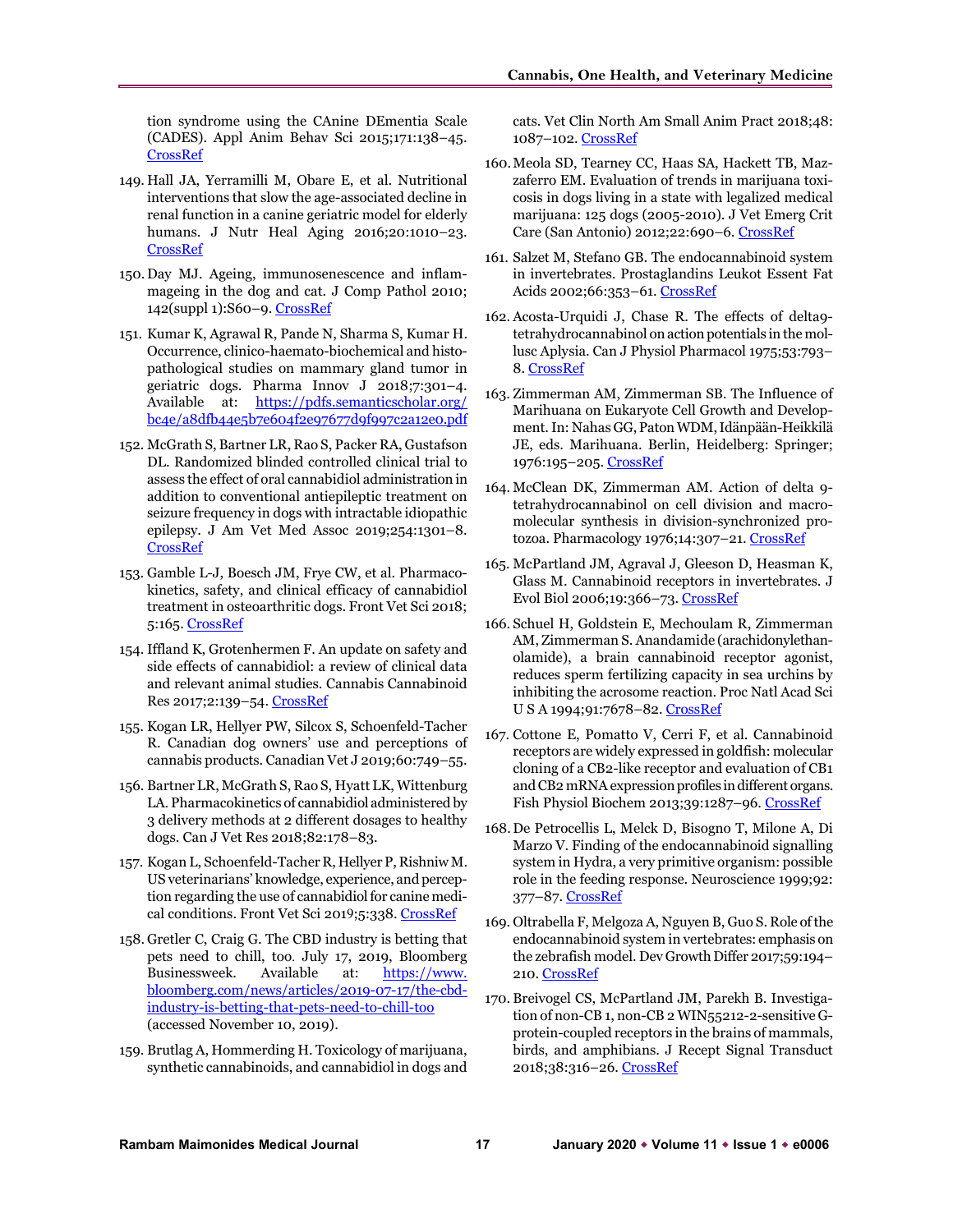- 171. Salzet M, Breton C, Bisogno T, Di Marzo V. Comparative biology of the endocannabinoid system possible role in the immune response. Eur J Biochem 2000; 267:4917–27[. CrossRef](https://doi.org/10.1046/j.1432-1327.2000.01550.x)
- 172. Freundt-Revilla J, Kegler K, Baumgärtner W, Tipold A. Spatial distribution of cannabinoid receptor type 1 (CB1) in normal canine central and peripheral ner-vous system. PLoS One 2017;12:e0181064[. CrossRef](https://doi.org/10.1371/journal.pone.0181064)
- 173. Ndong C, O'Donnell D, Ahmad S, Groblewski T. Cloning and pharmacological characterization of the dog cannabinoid CB₂receptor. Eur J Pharmacol 2011; 669:24–31. [CrossRef](https://doi.org/10.1016/j.ejphar.2011.08.002)
- 174. Gebremedhin D, Lange AR, Campbell WB, Hillard CJ, Harder DR. Cannabinoid CB1 receptor of cat cerebral arterial muscle functions to inhibit L-type Ca2+ channel current. Am J Physiol 1999;276: H2085-93. [CrossRef](https://doi.org/10.1152/ajpheart.1999.276.6.H2085)
- 175. Boldog E, Bakken TE, Hodge RD, et al. Transcriptomic and morphophysiological evidence for a specialized human cortical GABAergic cell type. Nat Neurosci 2018;21:1185–95[. CrossRef](https://doi.org/10.1038/s41593-018-0205-2)
- 176. Fitzgerald KT, Bronstein AC, Newquist KL. Marijuana poisoning. Top Companion Anim Med 2013;28:8–12. [CrossRef](https://doi.org/10.1053/j.tcam.2013.03.004)
- 177. Whalley BJ, Lin H, Bell L, et al. Species-specific susceptibility to cannabis-induced convulsions. Br J Pharmacol 2019;176:1506–23. [CrossRef](https://doi.org/10.1111/bph.14165)
- 178. Janeczek A, Zawadzki M, Szpot P, Niedzwiedz A. Marijuana intoxication in a cat. Acta Vet Scand 2018; 60:44[. CrossRef](https://doi.org/10.1186/s13028-018-0398-0)
- 179. Donaldson CW. Marijuana exposure in animals. Vet Med 2002;97:437-41. Available at: https://www. [researchgate.net/publication/289310520\\_Marijuana](https://www.researchgate.net/publication/289310520_Marijuana_exposure_in_animals) exposure in animals (accessed November 18, 2019).
- 180.Cohrs RJ, Martin T, Ghahramani P, Bidaut L, Higgins PJ, Shahzad A. Translational medicine definition by the European Society for Translational Medicine. New Horiz Transl Med 2014;2:86[. CrossRef](https://doi.org/10.1016/j.nhtm.2014.12.002)
- 181. European Patients' Academy (EUPATI). Translational medicine. Published 2015. Available at: [https://www.eupati.eu/non-clinical-studies/transla](https://www.eupati.eu/non-clinical-studies/translational-medicine/)[tional-medicine/](https://www.eupati.eu/non-clinical-studies/translational-medicine/) (accessed November 25, 2019).
- 182.Pascual-Garrido C, Guilak F, Rai MF, et al. Canine hip dysplasia: a natural animal model for human developmental dysplasia of the hip. J Orthop Res 2018;36:1807–17. [CrossRef](https://doi.org/10.1002/jor.23828)
- 183. Oberbauer AM, Keller GG, Famula TR. Long-term genetic selection reduced prevalence of hip and elbow dysplasia in 60 dog breeds. PLoS One 2017;12: e0172918. [CrossRef](https://doi.org/10.1371/journal.pone.0172918)
- 184.Tellegen AR, Dessing AJ, Houben K, et al. Dog as a model for osteoarthritis: the FGF4 retrogene insertion may matter. J Orthop Res 2019;37:2550–60. [CrossRef](https://doi.org/10.1002/jor.24432)
- 185. Anderson KL, O'Neill DG, Brodbelt DC, et al. Prevalence, duration and risk factors for appendicular osteoarthritis in a UK dog population under primary veterinary care. Sci Rep 2018;8:5641[. CrossRef](https://doi.org/10.1038/s41598-018-23940-z)
- 186.Todhunter RJ, Garrison SJ, Jordan J, et al. Gene expression in hip soft tissues in incipient canine hip dysplasia and osteoarthritis. J Orthop Res 2019;37: 313–24. [CrossRef](https://doi.org/10.1002/jor.24178)
- 187. Yassin M, Robinson D. Effect of adding medical cannabis to analgesic treatment in patients with low back pain related to fibromyalgia: an observational cross-over single centre study. Int J Anesth Pain Med 2017,3:2[. CrossRef](https://doi.org/10.21767/2471-982X.100016)
- 188.Zeira O, Scaccia S, Pettinari L, et al. Intra-articular administration of autologous micro-fragmented adipose tissue in dogs with spontaneous osteoarthritis: safety, feasibility, and clinical outcomes. Stem Cells Transl Med 2018;7:819–28[. CrossRef](https://doi.org/10.1002/sctm.18-0020)
- 189.Garberg HT, Solberg R, Barlinn J, Martinez-Orgado J, Løberg EM, Saugstad OD. High-dose cannabidiol induced hypotension after global hypoxia-ischemia in piglets. Neonatology 2017;112:143–9. [CrossRef](https://doi.org/10.1159/000471786)
- 190.Lafuente H, Pazos MR, Alvarez A, et al. Effects of cannabidiol and hypothermia on short-term brain damage in new-born piglets after acute hypoxiaischemia. Front Neurosci 2016;10:323. [CrossRef](https://doi.org/10.3389/fnins.2016.00323)
- 191. Arruza L, Pazos MR, Mohammed N, et al. Cannabidiol reduces lung injury induced by hypoxic-ischemic brain damage in newborn piglets. Pediatr Res 2017; 82:79–86[. CrossRef](https://doi.org/10.1038/pr.2017.104)
- 192. Rom S, Persidsky Y. Cannabinoid receptor 2: potential role in immunomodulation and neuroinflammation. J Neuroimmune Pharmacol 2013;8:608–20. [CrossRef](https://doi.org/10.1007/s11481-013-9445-9)
- 193. Ponti W, Rubino T, Bardotti M, Poli G, Parolaro D. Cannabinoids inhibit nitric oxide production in bone marrow derived feline macrophages. Vet Immunol Immunopathol 2001;82:203–14. [CrossRef](https://doi.org/10.1016/s0165-2427(01)00357-9)
- 194. Cannon CM. Cats, cancer and comparative oncology. Vet Sci 2015;2:111–26. [CrossRef](https://doi.org/10.3390/vetsci2030111)
- 195. Siebelink KH, Chu IH, Rimmelzwaan GF, et al. Feline immunodeficiency virus (FIV) infection in the cat as a model for HIV infection in man: FIV-induced impairment of immune function. AIDS Res Hum Retroviruses 1990;6:1373-8[. CrossRef](https://doi.org/10.1089/aid.1990.6.1373)
- 196. Elder JH, Lin YC, Fink E, Grant CX. Feline immunodeficiency virus (FIV) as a model for study of Lenti-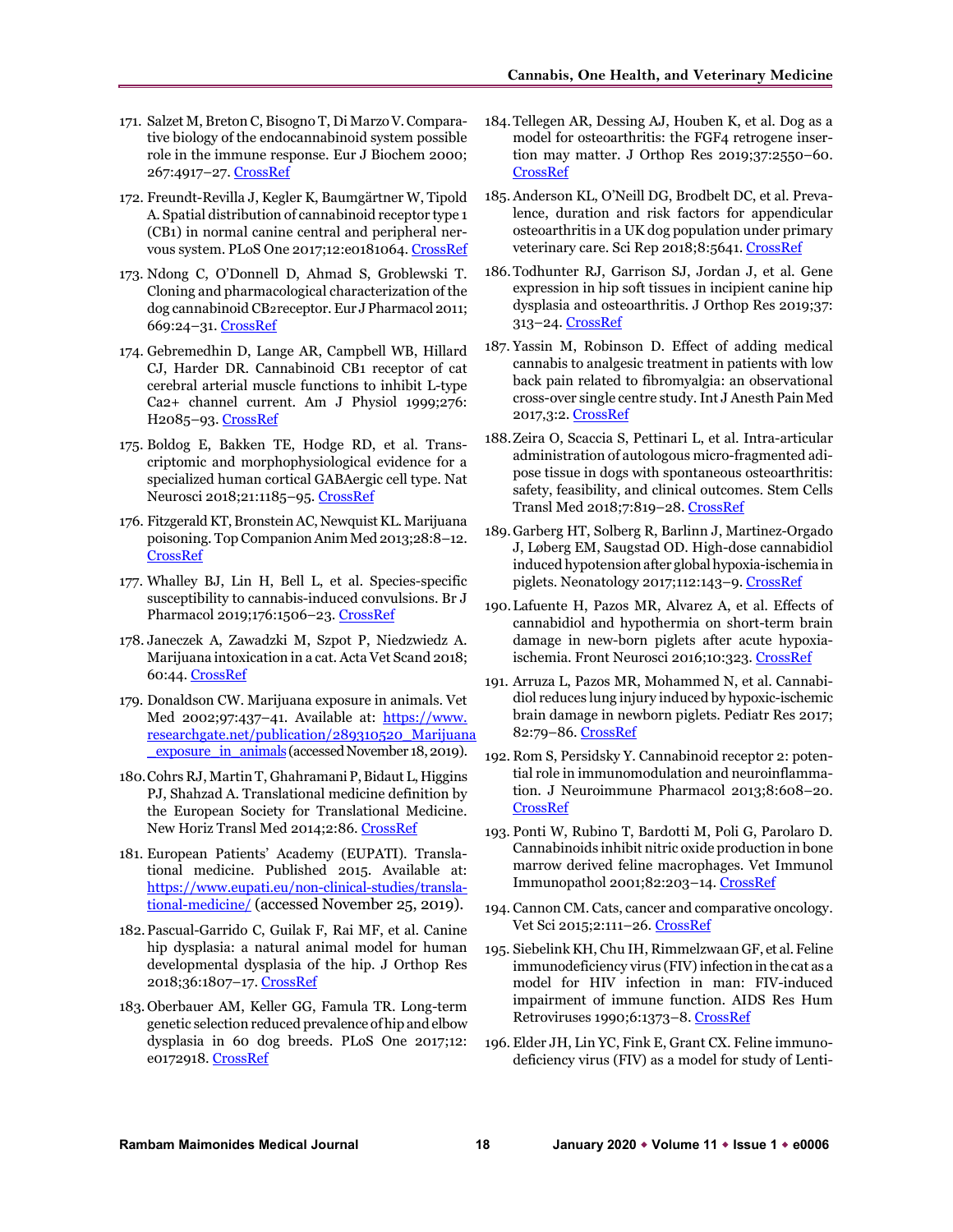virus infections: parallels with HIV. Curr HIV Res 2010;8:73–80. [CrossRef](https://doi.org/10.2174/157016210790416389)

- 197. Burkhard M, Dean G. Transmission and immunopathogenesis of FIV in cats as a model for HIV. Curr HIV Res 2003;1:15–29. [CrossRef](https://doi.org/10.2174/1570162033352101)
- 198. Jergens AE, Simpson KW. Inflammatory bowel disease in veterinary medicine. Front Biosci (Elite Ed) 2012;4:1404–19[. CrossRef](https://doi.org/10.2741/e470)
- 199. Kathrani A, Werling D, Allenspach K. Canine breeds at high risk of developing inflammatory bowel disease in the south-eastern UK. Vet Rec 2011;169:635. [CrossRef](https://doi.org/10.1136/vr.d5380)
- 200.Allenspach K, Wieland B, Gröne A, Gaschen F. Chronic enteropathies in dogs: evaluation of risk factors for negative outcome. J Vet Intern Med 2007;21:700–8[. CrossRef](https://doi.org/10.1111/j.1939-1676.2007.tb03011.x)
- 201. Kathrani A, House A, Catchpole B, et al. Polymorphisms in the TLR4 and TLR5 gene are significantly associated with inflammatory bowel disease in German shepherd dogs. PLoS One 2010;5:e15740. [CrossRef](https://doi.org/10.1371/journal.pone.0015740)
- 202.Vázquez-Baeza Y, Hyde ER, Suchodolski JS, Knight R. Dog and human inflammatory bowel disease rely on overlapping yet distinct dysbiosis networks. Nat Microbiol 2016;1:16177[. CrossRef](https://doi.org/10.1038/nmicrobiol.2016.177)
- 203.Cerquetella M, Spaterna A, Laus F, et al. Inflammatory bowel disease in the dog: differences and similarities with humans. World J Gastroenterol 2010;16: 1050–6[. CrossRef](https://doi.org/10.3748/wjg.v16.i9.1050)
- 204.Littman MP, Dambach DM, Vaden SL, Giger U. Familial protein-losing enteropathy and protein-losing nephropathy in soft coated wheaten terriers: 222 cases (1983-1997). J Vet Intern Med 2000;14:68–80. [CrossRef](https://doi.org/10.1892/0891-6640(2000)014%3c0068:fpleap%3e2.3.co;2)
- 205.United State Department of Agriculture. Animal and Plant Health Inspection Services (USDA:APHIS). Incidence of colic in U.S. horses. October 2001. Available at[: https://www.aphis.usda.gov/animal\\_health/](https://www.aphis.usda.gov/animal_health/nahms/equine/downloads/equine98/Equine98_is_Colic.pdf)  [nahms/equine/downloads/equine98/Equine98\\_is\\_](https://www.aphis.usda.gov/animal_health/nahms/equine/downloads/equine98/Equine98_is_Colic.pdf)  [Colic.pdf](https://www.aphis.usda.gov/animal_health/nahms/equine/downloads/equine98/Equine98_is_Colic.pdf) (accessed January 10,2020).
- 206.Schumacher J, Edwards JF, Cohen ND. Chronic idiopathic inflammatory bowel diseases of the horse. J Vet Intern Med 2000;14:258–65. [CrossRef](https://doi.org/10.1892/0891-6640(2000)014%3c0258:ciibdo%3e2.3.co;2)
- 207.Boshuizen B, Ploeg M, Dewulf J, et al. Inflammatory bowel disease (IBD) in horses: a retrospective study exploring the value of different diagnostic approaches. BMC Vet Res 2018;14:21[. CrossRef](https://doi.org/10.1186/s12917-018-1343-1)
- 208.Gough A, Thomas A, O'Neill D. Breed Predispositions to Disease in Dogs and Cats. Chichester, UK: John Wiley & Sons, Ltd; 2018. [CrossRef](https://doi.org/10.1002/9781119225584)
- 209.Mandigers P, German AJ. Dietary hypersensitivity in cats and dogs. Tijdschr Diergeneeskd 2010;135:706– 10.
- 210. Dandrieux JRS. Inflammatory bowel disease versus chronic enteropathy in dogs: are they one and the same? J Small Anim Pract 2016;57:589–99[. CrossRef](https://doi.org/10.1111/jsap.12588)
- 211. Kent A. Canine chronic enteropathy. Vet Times 2017:47. Available at:

[https://www.vettimes.co.uk/app/uploads/wp-post](https://www.vettimes.co.uk/app/uploads/wp-post-to-pdf-enhanced-cache/1/canine-chronic-enteropathy.pdf)[to-pdf-enhanced-cache/1/canine-chronic](https://www.vettimes.co.uk/app/uploads/wp-post-to-pdf-enhanced-cache/1/canine-chronic-enteropathy.pdf)[enteropathy.pdf](https://www.vettimes.co.uk/app/uploads/wp-post-to-pdf-enhanced-cache/1/canine-chronic-enteropathy.pdf) (accessed January 10, 2020).

- 212. Willard MD. Digestive System Disorders. In: Nelson RW, Richard RW, Couto CG, eds. Small Animal Internal Medicine. 4th ed. St. Louis, MO: Mosby Elsevier; 2009:440–75.
- 213. Defarges A. Inflammatory Bowel Disease in Small Animals. In: MSD Manual: Veterinary Manual. Kenilworth, NJ: Merck & Co., Inc.: 2020. Available at: [https://www.msdvetmanual.com/digestive](https://www.msdvetmanual.com/digestive-system/diseases-of-the-stomach-and-intestines-in-small-animals/inflammatory-bowel-disease-in-small-animals)[system/diseases-of-the-stomach-and-intestines-in](https://www.msdvetmanual.com/digestive-system/diseases-of-the-stomach-and-intestines-in-small-animals/inflammatory-bowel-disease-in-small-animals)[small-animals/inflammatory-bowel-disease-in-small](https://www.msdvetmanual.com/digestive-system/diseases-of-the-stomach-and-intestines-in-small-animals/inflammatory-bowel-disease-in-small-animals)[animals](https://www.msdvetmanual.com/digestive-system/diseases-of-the-stomach-and-intestines-in-small-animals/inflammatory-bowel-disease-in-small-animals) (accessed November 24, 2019).
- 214. Salavati Schmitz S, Gow A, Bommer N, Morrison L, Mellanby R. Diagnostic features, treatment, and outcome of dogs with inflammatory protein-losing enteropathy. J Vet Intern Med 2019;33:2005–13. [CrossRef](https://doi.org/10.1111/jvim.15571)
- 215. Allenspach K. Pathogenesis of IBD in Dogs. In: Proceedings of the Southern European Veterinary Conference and Congreso Nacional AVEPA. Published in IVIS with the permission of SEVC & AVEPA; 2016. [www.ivis.org](http://www.ivis.org/) (accessed November 24, 2019).
- 216. Moore PF, Rodriguez-Bertos A, Kass PH. Feline gastrointestinal lymphoma. Vet Pathol 2012;49:658– 68[. CrossRef](https://doi.org/10.1177/0300985811404712)
- 217. Louwerens M, London CA, Pedersen NC, Lyons LA. Feline lymphoma in the post-feline leukemia virus era. J Vet Intern Med 2005;19:329–35[. CrossRef](https://doi.org/10.1892/0891-6640(2005)19%5b329:flitpl%5d2.0.co;2)
- 218. Rissetto K, Villamil JA, Selting KA, Tyler J, Henry CJ. Recent trends in feline intestinal neoplasia: an epidemiologic study of 1,129 cases in the veterinary medical database from 1964 to 2004. J Am Anim Hosp Assoc 2011;47:28–36[. CrossRef](https://doi.org/10.5326/JAAHA-MS-5554)
- 219. Collette SA, Allstadt SD, Chon EM, et al. Treatment of feline intermediate- to high-grade lymphoma with a modified university of Wisconsin-Madison protocol: 119 cases (2004-2012). Vet Comp Oncol 2016; 14(Suppl 1):136–46. [CrossRef](https://doi.org/10.1111/vco.12158)
- 220.Arteaga TA, McKnight J, Bergman PJ. A review of 18 cases of feline colonic adenocarcinoma treated with